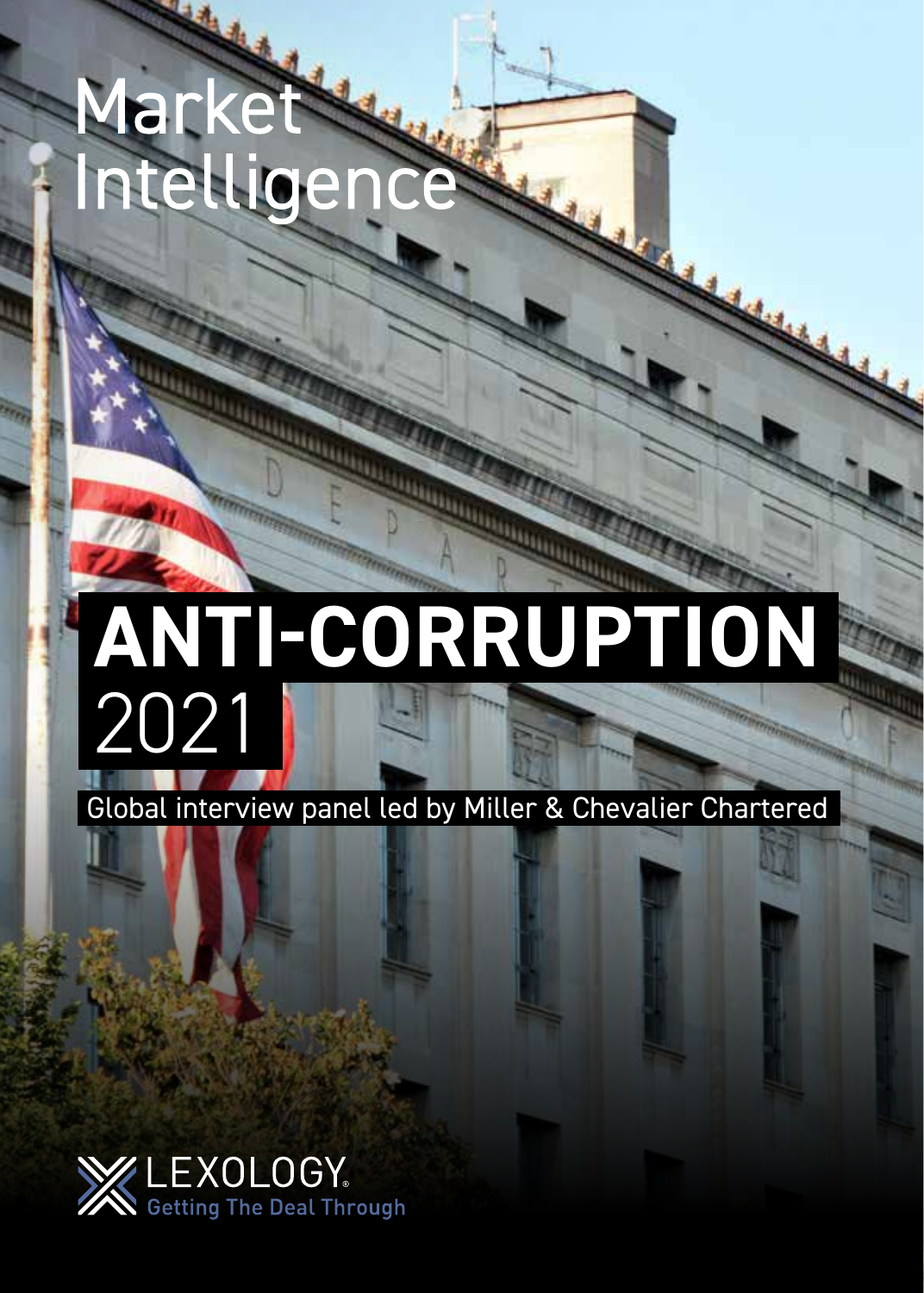

Publisher **Edward Costelloe** edward costelloe@Ibresearch.com

Subscriptions **Claire Bagnall** claire.bagnall@lbresearch.com

Head of business development **Adam Sargent** adam.sargent@gettingthedealthrough.com

**Business development manager** Dan Brennan dan.brennan@gettingthedealthrough.com

#### Published by

Law Business Research Ltd Meridian House, 34-35 Farringdon Street London, EC4A 4HL, UK

Cover photo: shutterstock.com/g/ pepsigrinch

This publication is intended to provide general information on law and policy. The information and opinions it contains are not intended to provide legal advice, and should not be treated as a substitute for specific advice concerning particular situations (where appropriate, from local advisers).

No photocopying. CLA and other agency licensing systems do not apply. For an authorised copy contact Adam Sargent, tel: +44 20 3780 4104

> C 2021 Law Business Research I td ISBN: 978-1-83862-733-1

Printed and distributed by Encompass Print Solutions

## **Anti-Corruption** 2021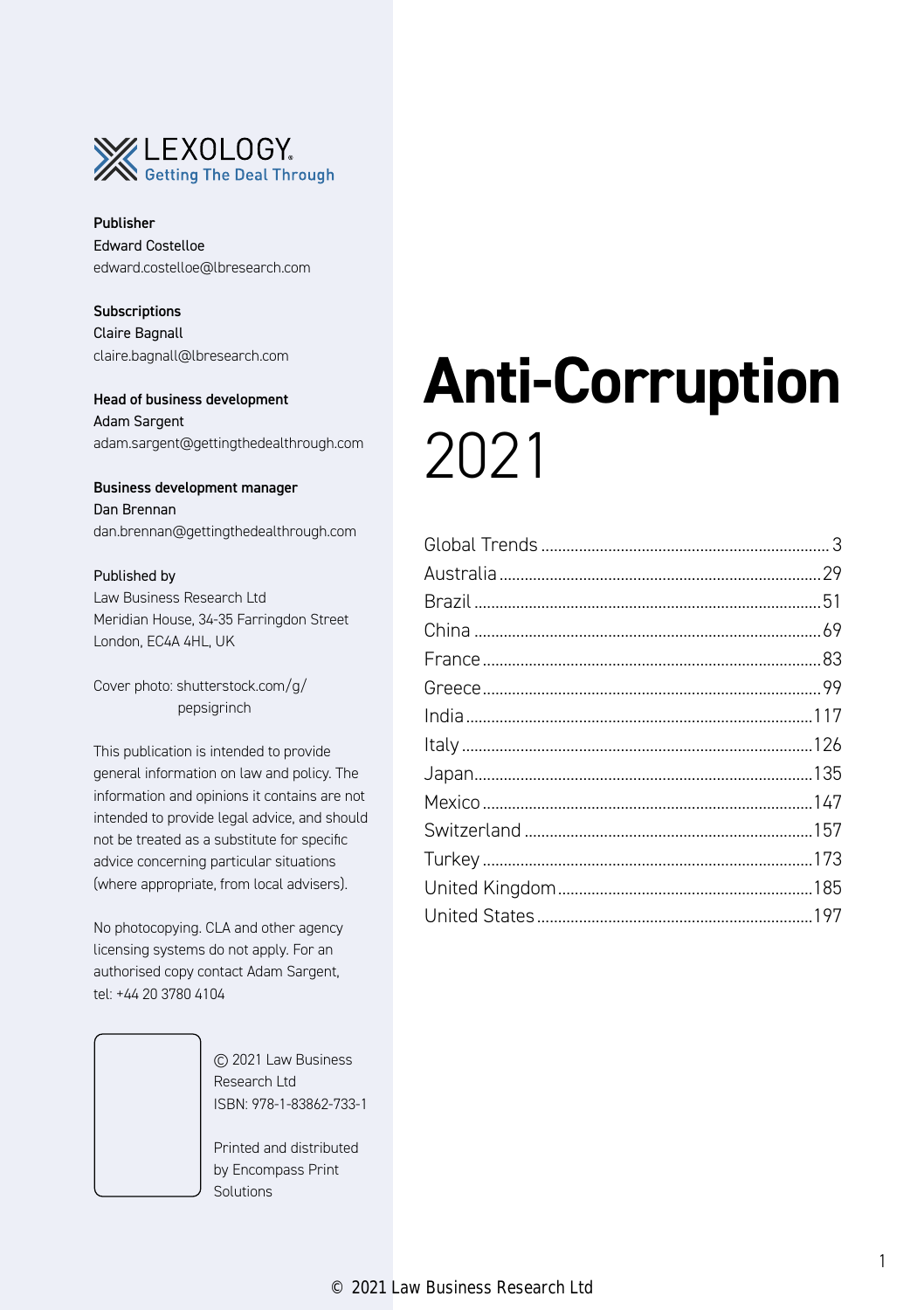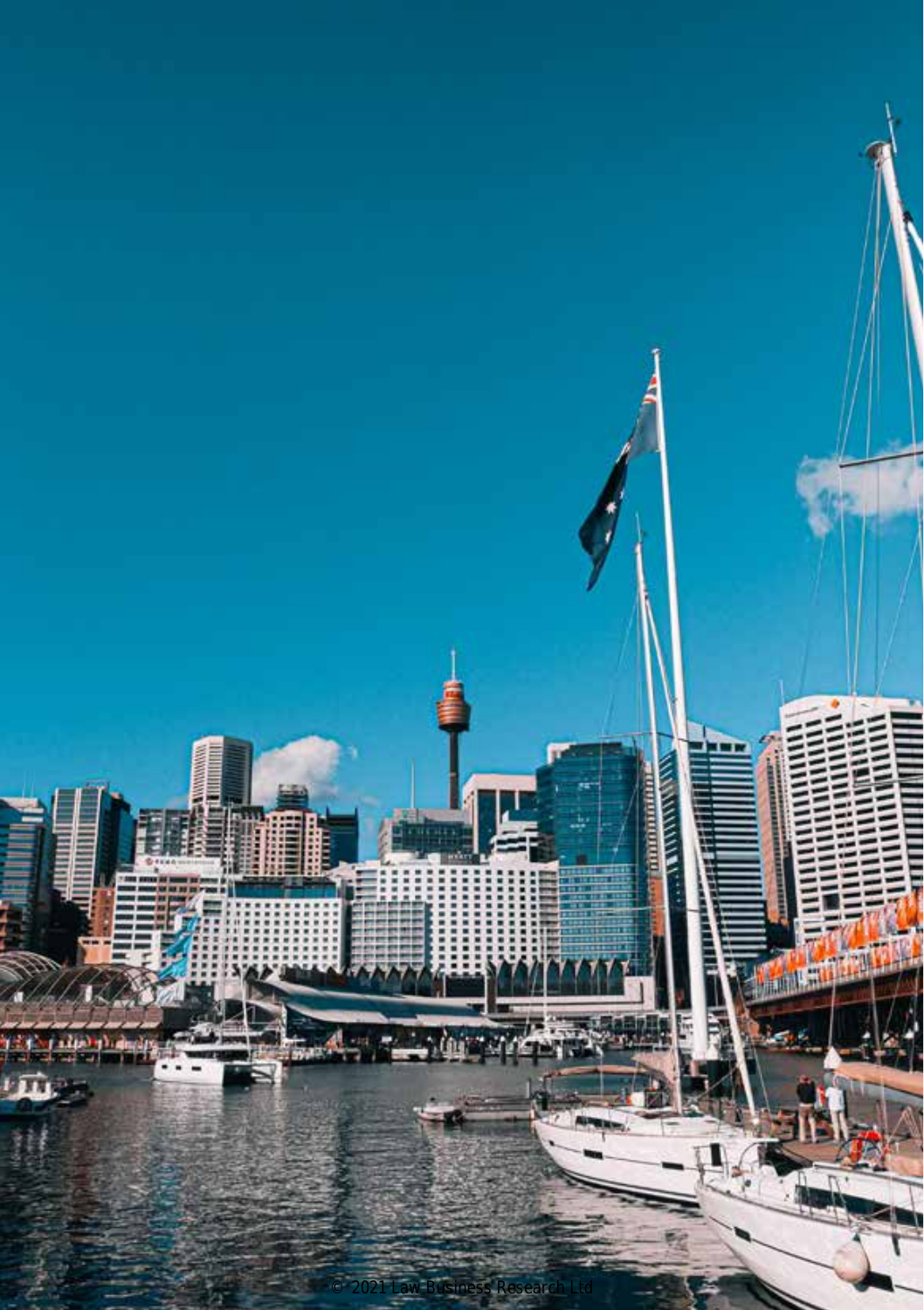## **Australia**

Dennis Miralis is a leading Australian defence lawyer at Nyman Gibson Miralis who specialises in international criminal law, with a focus on complex multi-jurisdictional regulatory investigations and criminal prosecutions. His areas of expertise include bribery and corruption, global tax investigations, anti-money laundering, Interpol and extradition, and mutual legal assistance law.

Dennis advises individuals and companies under investigation for suspected breaches of anti-bribery and corruption law both locally and internationally. He has extensive experience in dealing with international and local enforcement agencies, including the Federal Bureau of Investigation, the Securities and Exchange Commission, the Internal Revenue Service, the Serious Fraud Office, the Australian Federal Police and the Commonwealth Director of Public Prosecutions. Locally, he has extensive experience in advising and acting in Independent Commission Against Corruption matters.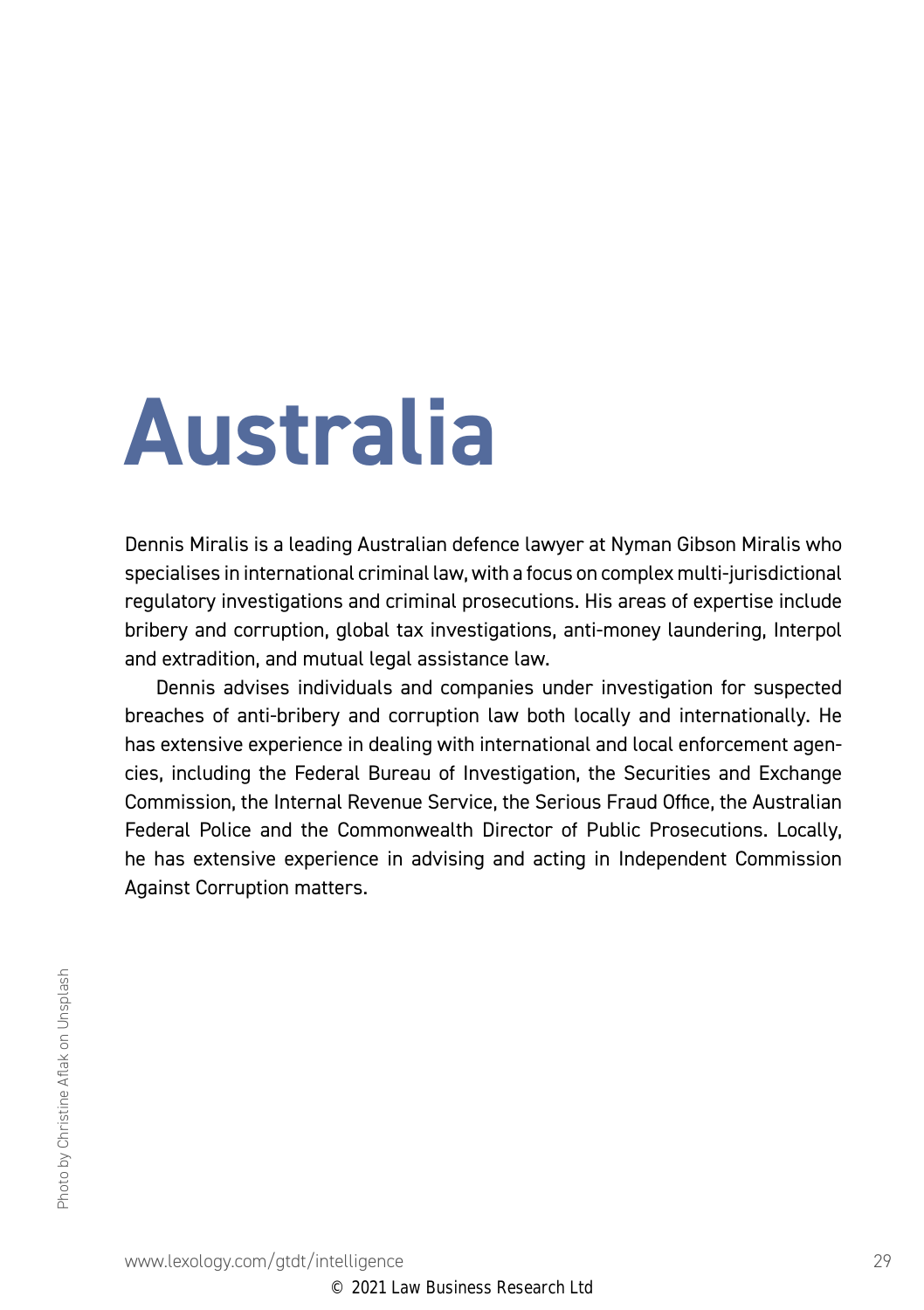#### 1 What are the key developments related to anti-corruption regulation and  $\mid$  investigations in the past vear in your jurisdiction, and what lessons can compliance professionals learn from them?

Since 1999, Australia has been a signatory to the Organisation for Economic Co-operation and Development (OECD) Convention on Combating Bribery of Foreign Officials in International Business Transactions. Since 2003, Australia has also been a signatory to the United Nations Convention against Corruption. These international agreements are complementary and mutually reinforcing.

The 2017 OECD Anti-Bribery Corruption Convention Phase 4 Australian Monitoring Report triggered a number of proposed legislative and investigative reforms in the area of anti-corruption enforcement and compliance in Australia.

While the OECD Monitoring Report acknowledges the substantial steps taken by Australian authorities in combating foreign bribery and corruption, it also highlighted Australia's historically low number of foreign bribery prosecutions, when considered against other OECD members.

Key recommendations from the report emphasise the need for Australia to:

- reduce the risk of the Australian real estate sector being used to launder the proceeds of foreign bribery;
- ensure that Australian authorities have adequate resources to effectively enforce the offence of foreign bribery;
- take a proactive approach to the investigation and prosecution of companies for foreign bribery offences; and
- strengthen whistle-blower protections in the private sector.

In December 2019, Australia submitted its Phase 4 follow-up report to the OECD. The OECD Working Group has acknowledged that since the 2017 Monitoring Report, Australia has deployed efforts to address a number of recommendations. Significantly it was acknowledged that Australia made progress in its efforts to enhance detection on foreign bribery but concern was again expressed about the continued low level of foreign bribery enforcement in the jurisdiction.

When considering these recommendations, it is also important to note that since the commission of the original OECD report, a number of prominent foreign bribery prosecutions have now been brought to public attention. In the lifting of long-standing court suppression orders on 28 November 2018, information relating to the successful prosecution of companies Note Printing Australia Limited and Securency International Pty Ltd became publicly available for the first time. Between 2012 and 2018, both companies, as well as executives, employees and agents of the companies, were convicted and sentenced for foreign bribery offences. Both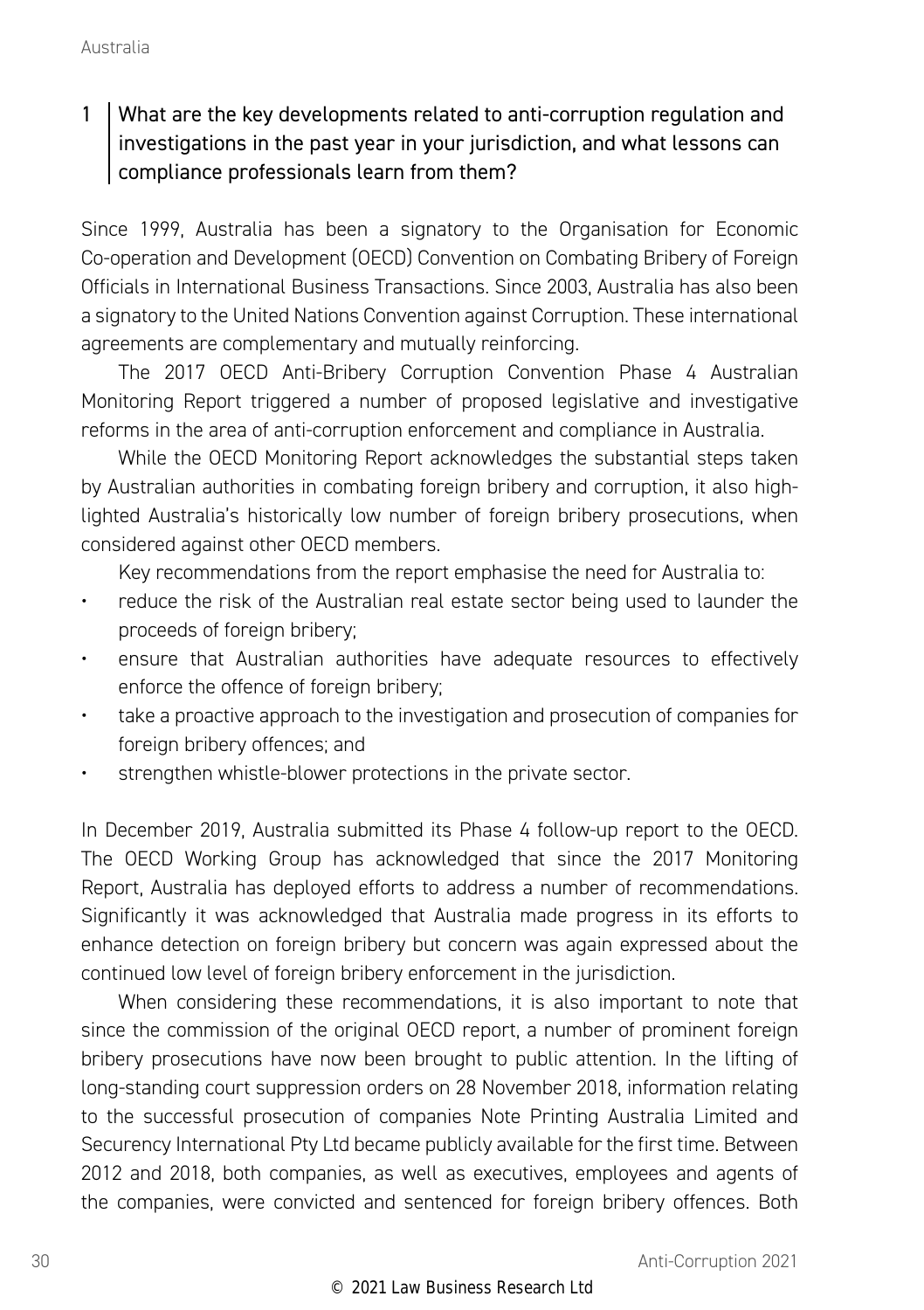

companies were subsidiaries for the Reserve Bank of Australia and were involved in the manufacture and supply of polymer banknotes, which were used in Australia and sold internationally. The core offending conduct involved the payment of Indonesian and Malaysian agents engaged to assist in obtaining contracts with foreign banks. The conduct detected occurred in Indonesia, Malaysia, Vietnam and Nepal.

Similarly, brothers Ibrahim and Mamdouh Elomar were recently sentenced to periods of imprisonment for foreign bribery offences involving Iraqi officials, following a sentence appeal to the Court of Criminal Appeal in October 2018. These examples would suggest the 'tide is turning' to a degree in relation to the effective investigation and prosecution of foreign bribery offences in Australia. Foreign bribery and transnational corruption offences are, by nature, difficult to detect. These offences present significant obstacles for law enforcement bodies to overcome prior to completion of a successful prosecution. Reasons for this include the fact that commonly neither the provider nor the recipient of a bribe is likely to disclose the offence. Both parties will often go to great lengths to mask or conceal the corrupt activity, which is often closely linked to non-corrupt, legitimate business activity. In an effort to obscure corrupt practices, illicit funds are often placed, layered and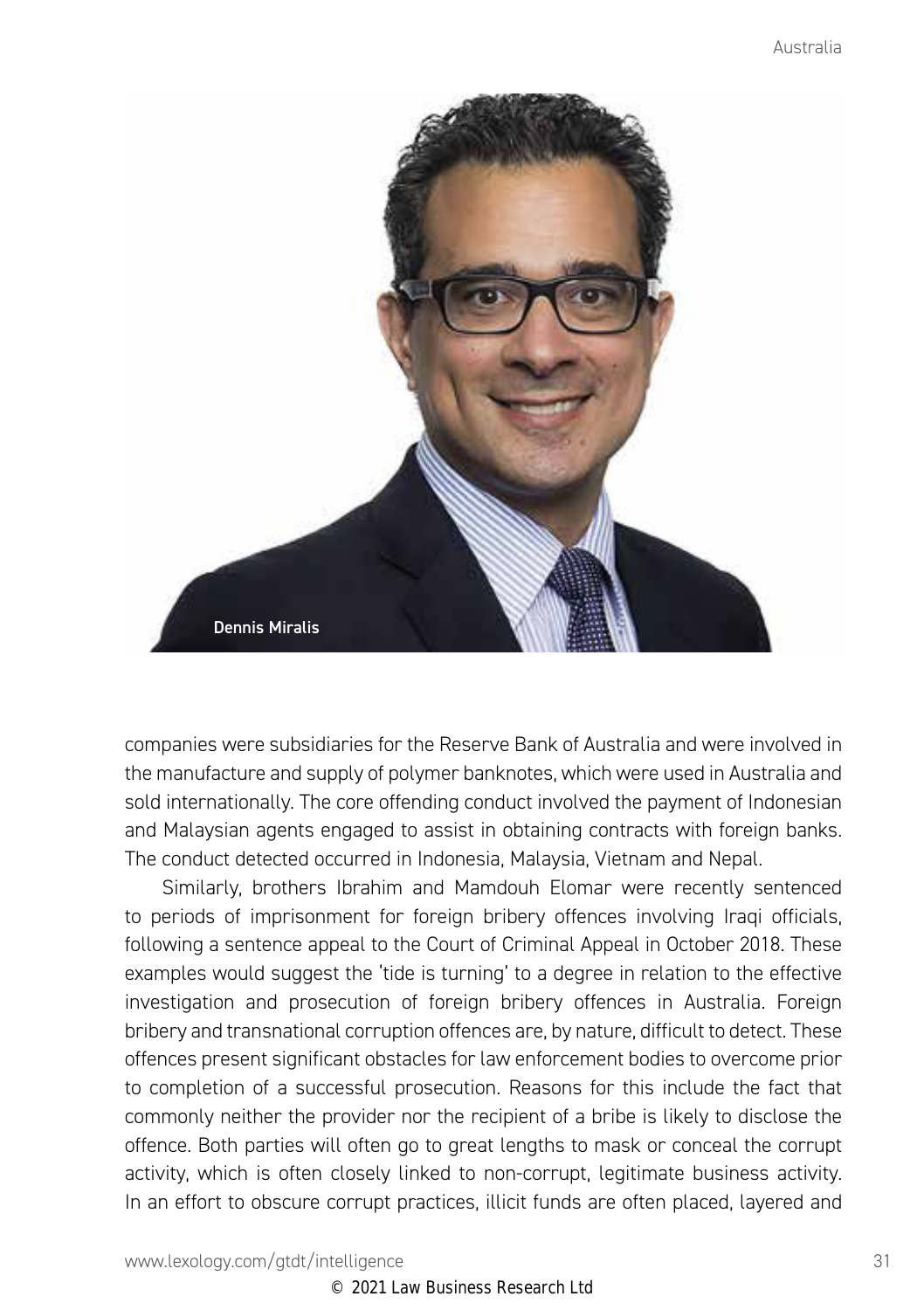"Recently, the AFP has received additional funding to assist dedicated foreign bribery investigative teams and an additional fraud and anti-corruption team."

integrated into legitimate financial markets using money-laundering typologies. Unlike many other serious offences, there is rarely an easily identifiable victim of foreign bribery who is willing to come forward and report the crime. Witnesses to such offences often reside outside Australia's jurisdictional limits and may be reluctant to provide assistance in criminal proceedings conducted in Australia. For these reasons it is not uncommon for a foreign bribery case, including investigation and prosecution phases, to take in excess of five years.

The recent law enforcement successes evidenced by the Note Printing, Securency International and Elomar prosecutions are likely attributable in part to the prior establishment of the Australian Federal Police-led (AFP) Fraud and Anti-Corruption Centre (FAC). The interagency approach utilised by the FAC is expected to result in comparable headway in addressing foreign bribery and corruption offences in the near future.

Recently, the AFP has received additional funding to assist dedicated foreign bribery investigative teams and an additional fraud and anti-corruption team. The Commonwealth Director of Public Prosecutions (CDPP), whose primary role is to prosecute offences against Commonwealth law such as foreign bribery, has also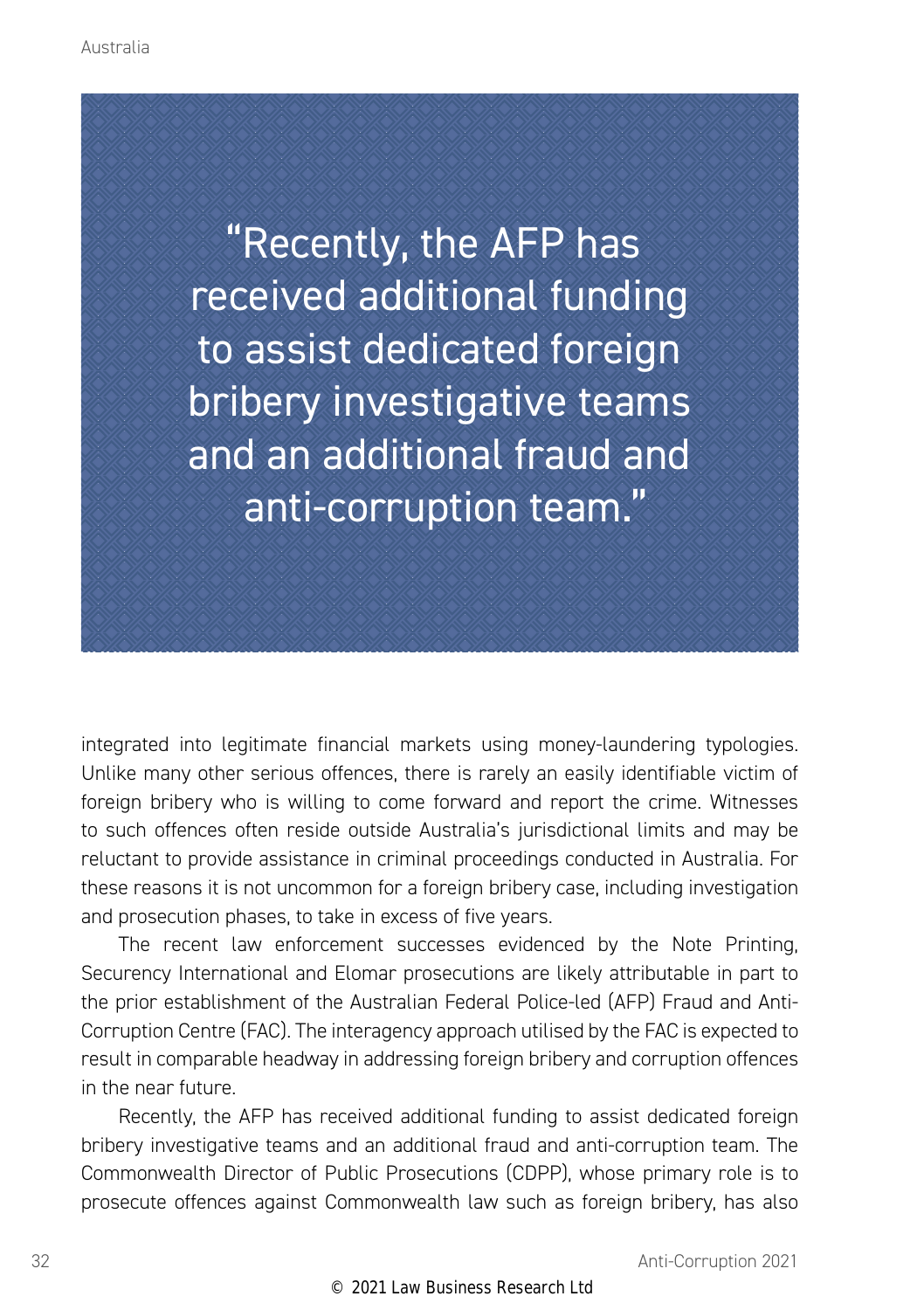recently been consulted in relation to legislative reform in this area. The AFP does not operate independently to combat bribery or corruption. The domestic 'whole-government' approach adopted to combat such offences, as well as increased levels of international collaboration, is detailed under question 4 below.

Legislative reforms to foreign bribery offence provisions are also currently being considered by the Australian Parliament as part of the Crimes Legislation (Combatting Corporate Crime) Bill 2019. In 2020, the Australian Senate's Legal and Constitutional Affairs Legislation Committee recommended that the Senate pass the bill. In February 2021 the Australian government confirmed that it agreed with the Committee's recommendation.

The proposed reforms under the bill include the introduction of a new corporate offence for failing to prevent foreign bribery. On commencement, the new offence will apply to a corporation in the event an 'associate' of the body corporate commits an offence under section 70.2 of the Criminal Code for the profit or gain of the corporation. The term 'associate' is defined under the proposed bill as an officer, employee, agent, contractor, subsidiary or controlled entity of the person or company. It is also proposed that the definition of 'foreign public official' is expanded to include candidates for public office. Significantly, under the new offence, corporate criminal liability will be 'strict' or automatic and apply regardless of whether the employees involved are convicted. However, a defence will be available to companies where it can be proven that adequate procedures were in operation to prevent and detect foreign bribery. The bill also proposes a Commonwealth deferred prosecution agreement scheme, to encourage companies to self-report serious misconduct to Australian authorities. Stated broadly, the aim of the proposed amendments is to remove perceived undue impediments to successful detection, investigation and prosecution of foreign bribery offending in Australia.

A further key development was the enactment of the Treasury Laws Amendment (Enhancing Whistleblower Protections) Act 2019, which came into force in July 2019. The revised whistle-blower regime is an important step towards improving corporate whistle-blower protections in Australia. The Act makes it a requirement for companies to have formal whistle-blower policies and make such policies available to officers and employees. The act offers protection from criminal, civil and administrative liability for whistle-blowers who provide relevant disclosures to an eligible Commonwealth agency. The act also makes it an offence for a person to whom a qualifying disclosure is made to disclose confidential information obtained in the disclosure, including identity of the whistle-blower. The increase in protections, including immunities, to whistle-blowers will further assist law enforcement in detecting future instances of foreign bribery and corruption. A large proportion of foreign bribery schemes are already detected through self-reporting and internal disclosure.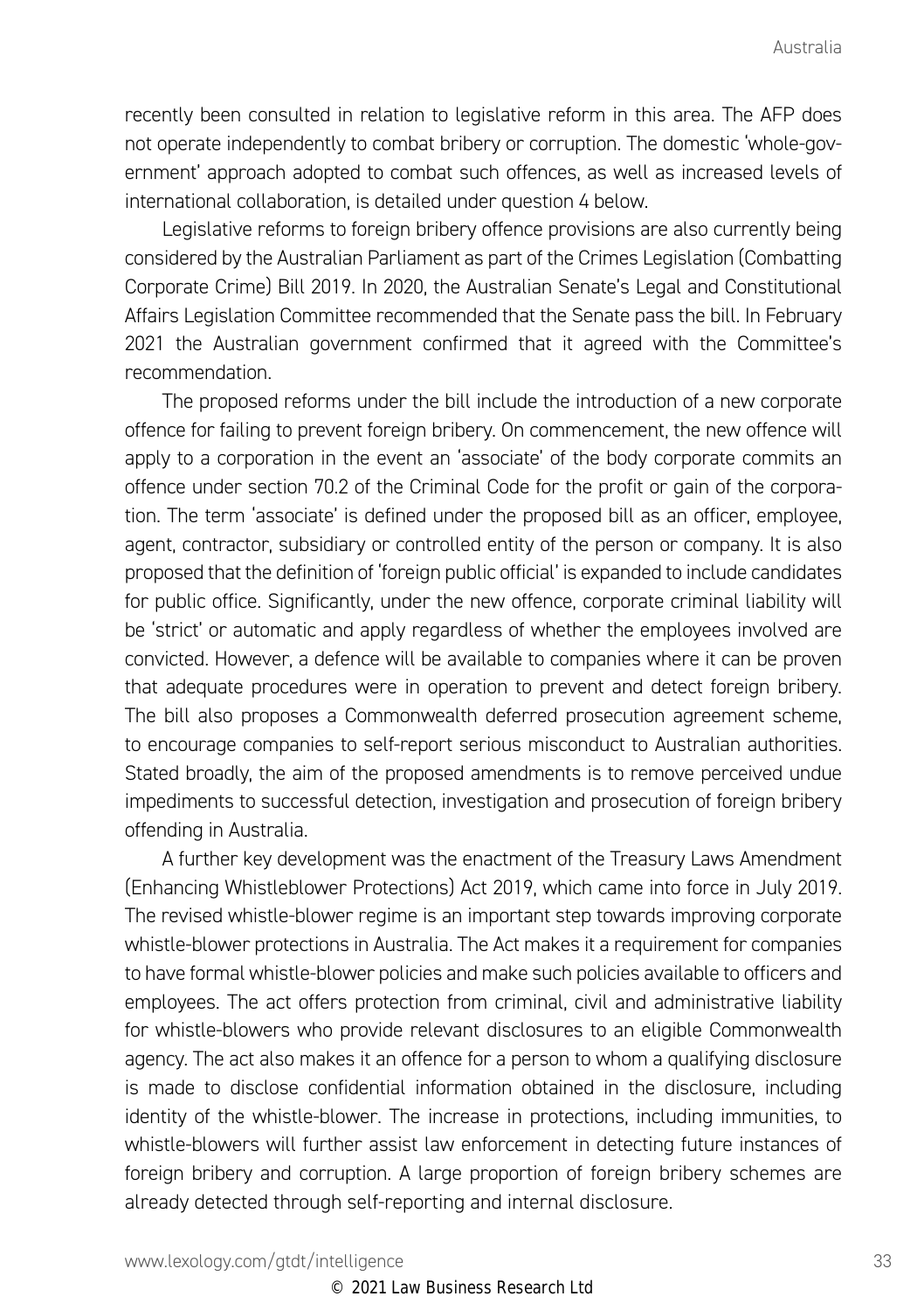The AFP and the CDPP have also recently released a joint best practice guideline clarifying the principles and process that apply to corporations who self-report conduct involving a suspected breach of foreign bribery offence provisions. This is suggestive of an increased reliance on self-reporting in combating foreign bribery and corruption offences, as well as an acknowledgement of the public utility of self-reporting.

Despite the above developments, Transparency International's 2020 Exporting Corruption Progress Report ranked Australia as having moderate enforcement of corruption bribery. It found that Australia's enforcement system remains inadequate and its prosecutions low. Transparency International recommendations include the following:

- enact the Crimes Legislation (Combatting Corporate Crime) Bill 2019;
- develop a database of foreign bribery investigations and enforcement outcomes;
- adopt laws on the disclosure of beneficial ownership and establish a publicly accessible central register to increase transparency around corporate beneficial ownership;
- abolish the facilitations payments defence:
- remove exemptions from the Anti-Money Laundering and Countering Financing of Terrorism Act so that real estate agents, accountant, auditors and lawyers are covered by the regime; and
- introduce a debarment regime granting agencies the power to preclude companies found guilty of foreign bribery offences from being awarded contracts.

#### 2 What are the key areas of anti-corruption compliance risk on which companies operating in your jurisdiction should focus?

Given the shifting legislative and investigative landscape highlighted above, there are a number of risks or 'red flags' that companies would be well advised to be aware of in regard to foreign bribery and corruption. The reforms signal a shift in onus with an increased need for companies to adopt a proactive, risk-based approach to compliance. Failure to do so can expose companies to criminal charges in the event a company associate engages in foreign bribery, even in circumstances unknown to the corporation.

In a white paper recently published by TRACE International, specific examples of situations that may signal a heightened risk of foreign bribery are identified. Even after internal safeguards have been established, the need to conduct due diligence when dealing with third-party intermediaries is stressed in the report.

- Factors that will affect the level of risk include:
- whether a company uses intermediaries;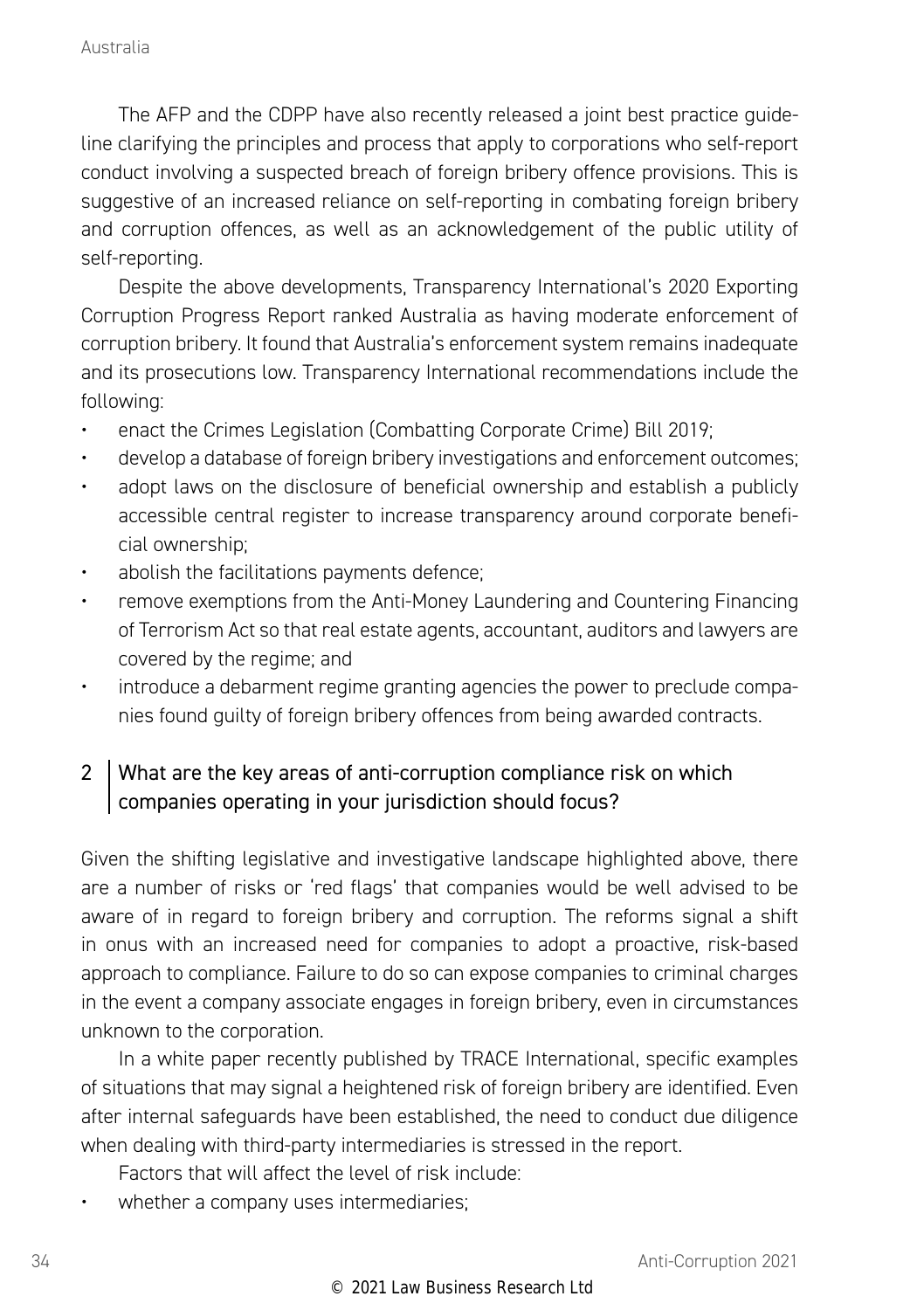

- the control a company has over its subsidiaries, including foreign subsidiaries;
- whether a company is operating in multiple jurisdictions; and
- the prevalence of corruption in jurisdictions that the company operates in.

Transparency International provides an annual Corruption Perceptions Index, which ranks 180 countries and territories by their perceived levels of public sector corruption. This index provides a useful guide to assess risk and ultimately avoid corruption when conducting business in high-risk jurisdictions.

Australian anti-bribery and corruption laws, including the proposed revisions, present a complex management challenge for Australian companies operating in multiple jurisdictions within the global marketplace. Foreign bribery offences apply extraterritorially and can result in serious penalties including imprisonment. A number of common red flags for foreign bribery exist when dealing with third-party intermediaries, and companies would be best advised to acknowledge and take appropriate action in response to such warning signs. These indicators represent a variety of different risks across a range of severity levels and are situations that should raise heightened suspicion for companies. These indicators include: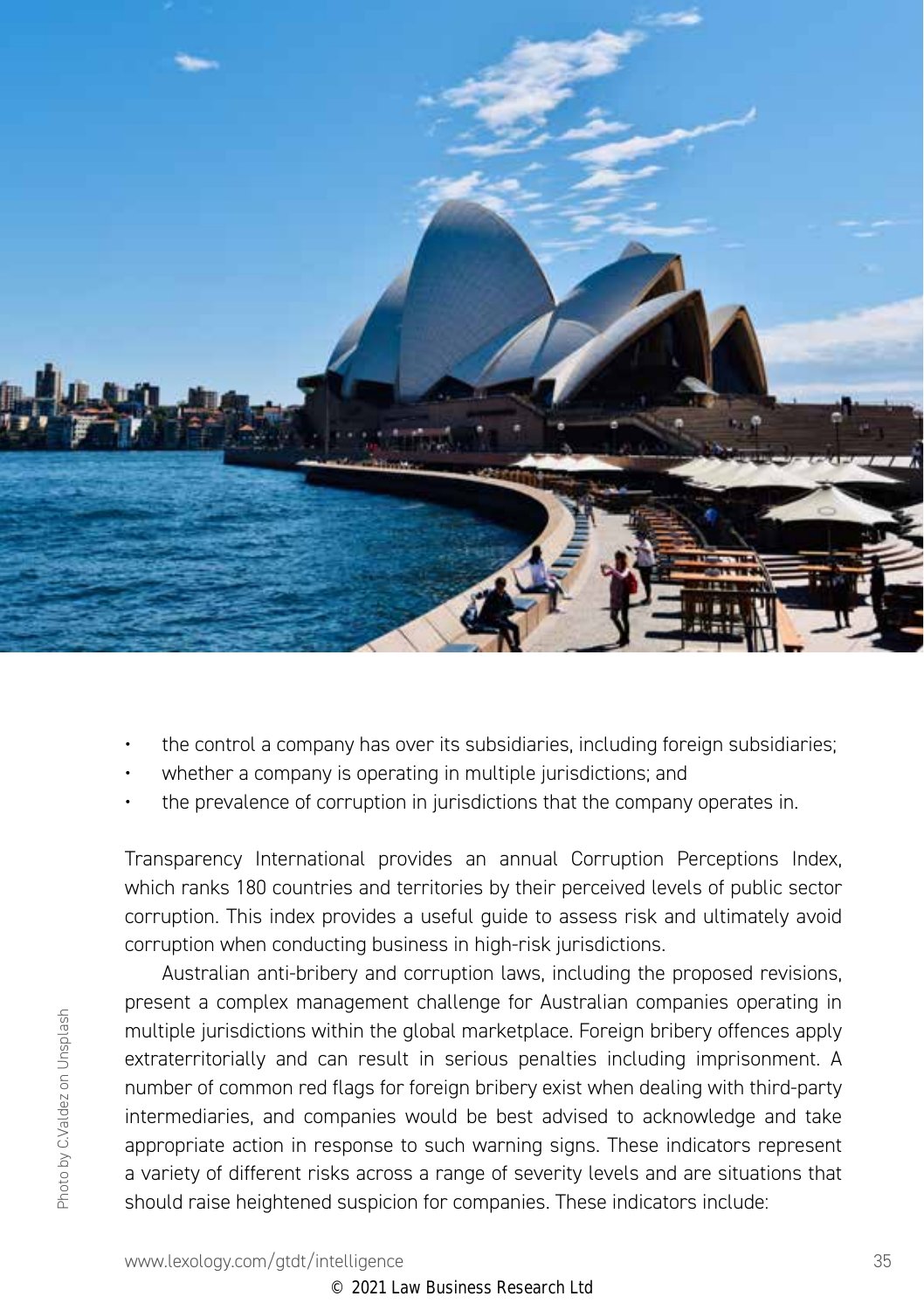

- the intermediary having government links or links with politically exposed persons;
- a history of criminal convictions or a criminal record held by employees of an intermediary;
- evidence that the intermediary has inadequate controls or a lack of effective anti-bribery policies in place;
- suspicious circumstances including a lack of clear expertise in the relevant industry or unusual payment or compensation practices;
- a lack of transparency relating to true ownership or complex structures that appear to obscure beneficial ownership; and
- any other evidence of falsification or forgery on the part of the intermediate.

The proposed and enacted legislative changes discussed above will undoubtedly alter Australia's foreign bribery and anti-corruption landscape. In addition to checks relating to external parties, companies and compliance, professionals should respond proactively by way of increased diligence and appropriate internal policy reforms.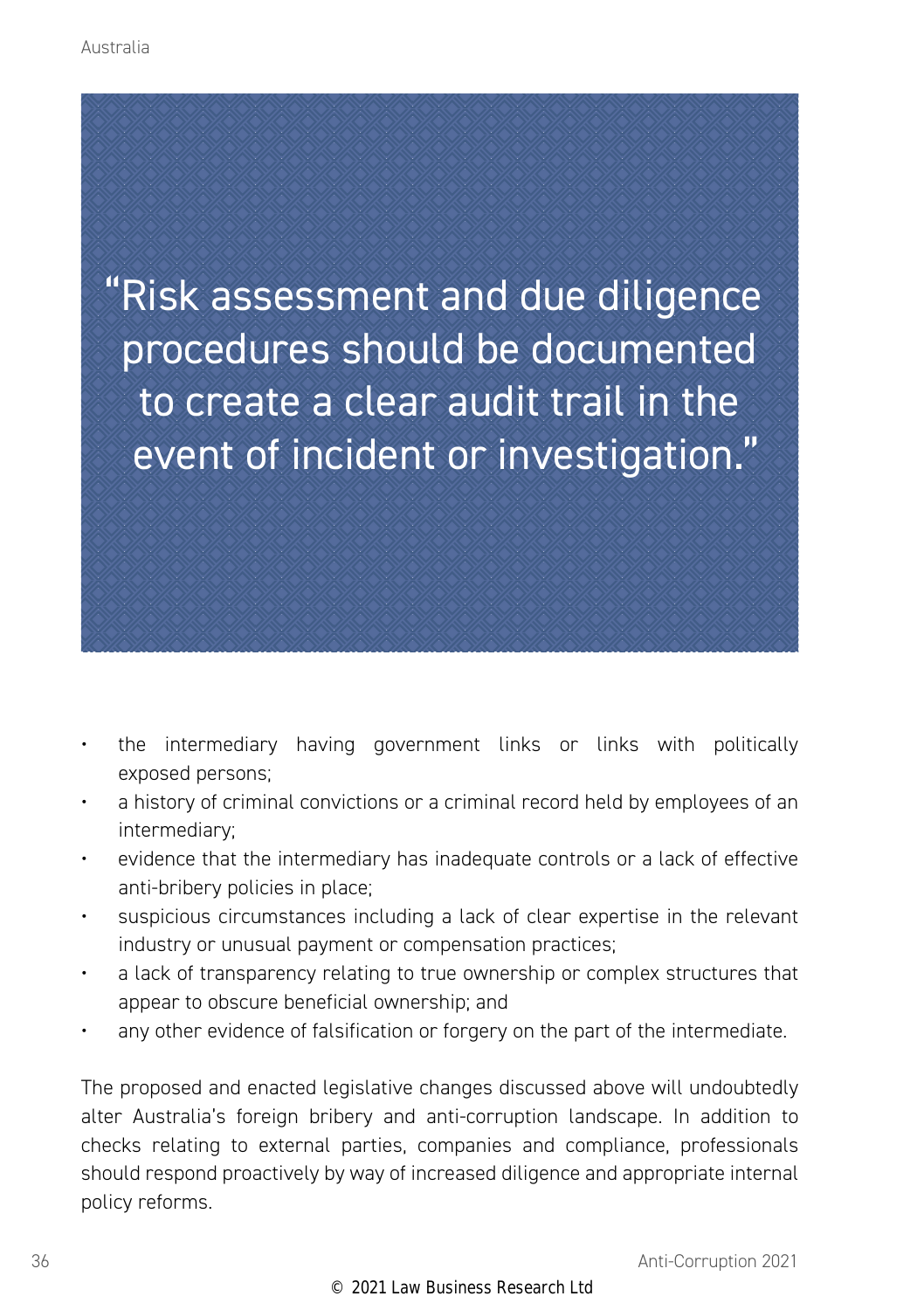Anti-bribery risk assessments should be performed for all company associates. Risk assessment and due diligence procedures should be documented to create a clear audit trail in the event of incident or investigation. In light of these reforms, it is expected that future investigations will place an increased emphasis on examining whether companies have facilitated a 'culture of compliance' hostile to bribery or comparable corrupt practices.

 $3$  Do you expect the enforcement policies or priorities of anti-corruption authorities in your jurisdiction to change in the near future? If so, how do you think that might affect compliance efforts by companies or impact their business?

The Australian government is considering options to facilitate a more effective and efficient response to corporate crime by encouraging greater self-reporting by companies. As noted above, a key component in this area is the proposed introduction of a deferred prosecution agreement (DPA) scheme under the Crimes Legislation (Combatting Corporate Crime) Bill 2019.

The pros and cons of introducing DPAs have been considered in some detail by the Attorney-General's Department in its related public consultation paper. While the scope of any implemented DPA scheme may eventually cover a wide variety of criminal conduct, the proposed scheme is initially intended to be reserved for 'serious corporate crime', including fraud, bribery and money laundering. Under the DPA scheme, the Commonwealth Director of Public Prosecutions will be able to invite corporations suspected of serious corporate crime to negotiate an agreement to comply with a range of specified conditions, in exchange for deferral of prosecution. Such conditions may include:

- full cooperation with any ongoing investigation;
- the admission of agreed facts;
- the implementation of an internal programme to promote and ensure future legal compliance;
- the payment of a fine or penalty; or
- any further terms as appropriate, such as the removal of the profits of the corporation's misconduct or paying compensation to victims.

If the terms of the DPA are breached, it follows that the prosecution can reopen.

In the second reading of the bill, it was noted that a DPA will not be appropriate in every case. The Australian government has recently stated that DPAs will not be a substitute for prosecution if prosecution would be in the public interest and consistent with the Prosecution Policy of the Commonwealth.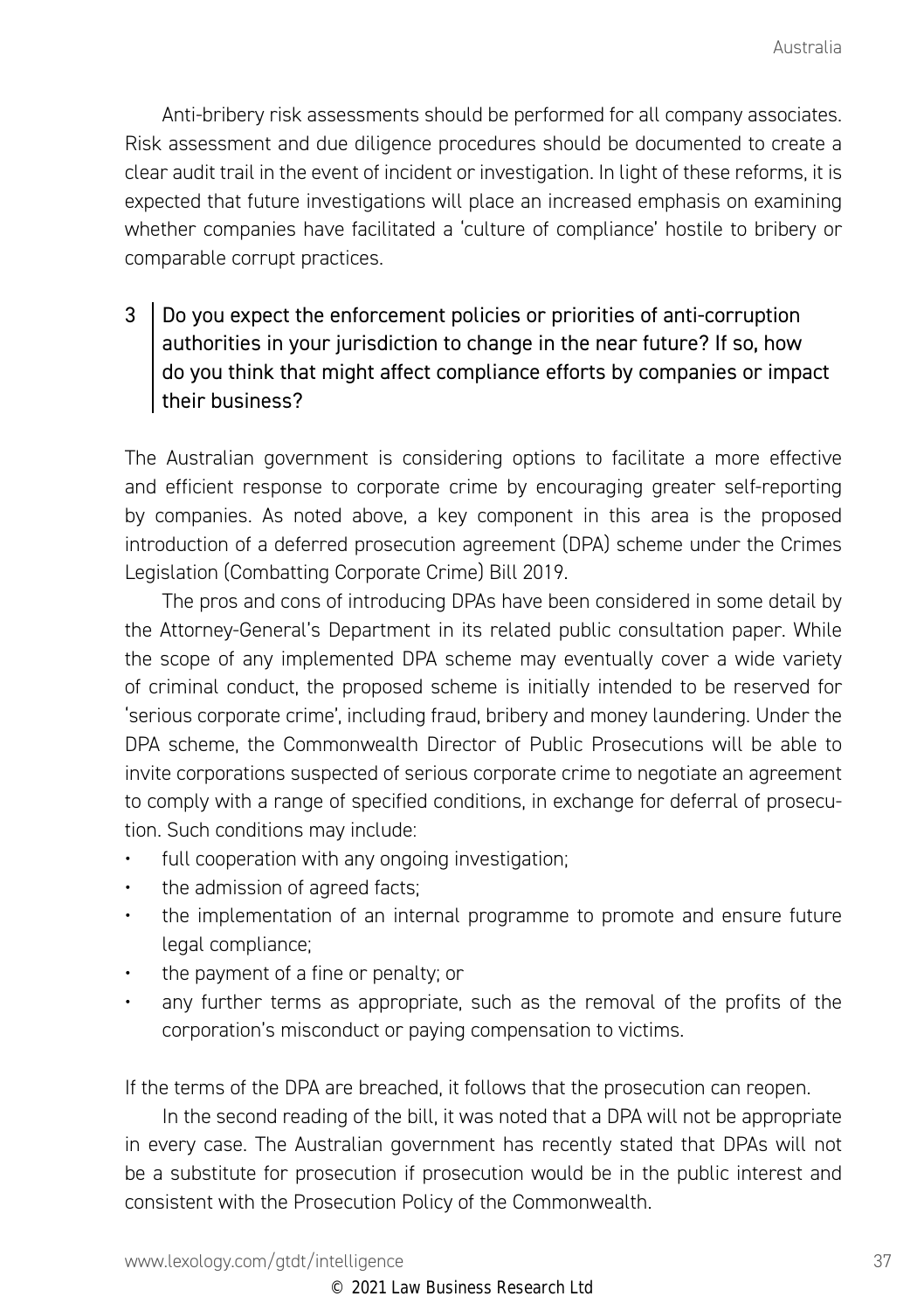As discussed above, the Crimes Legislation (Combatting Corporate Crime) Bill 2019 is presently being considered in Parliament. If the Bill is passed, a DPA regime would become operational as soon as the legislation receives royal assent. Under the Bill, DPAs will be available for a range of serious corporate crimes, including foreign bribery, money laundering, fraud, breaches of sanctions laws and various criminal breaches of the Corporations Act. When considering the likely changes in law enforcement policy and procedure that may result from such changes, guidance can be taken from the United States and United Kingdom where established DPA schemes are currently operating.

Judicial consideration in these jurisdictions suggests that Australian corporations will need to not only have relevant anti-bribery policies and procedures in existence, but demonstrate that such procedures have been sufficiently implemented, communicated and 'embraced' by key stakeholders. Once implemented, such compliance procedures must be made subject to continued monitoring, training and review. The implementation of 'tokenistic' compliance measures will not constitute an 'all reasonable measures' defence and is unlikely to assist in DPA negotiations.

In the United Kingdom, only corporate bodies can participate in DPAs. In the United States, both corporations and individuals can enter into such agreements. Adding extra complexity, the Australian Constitution dictates that only Australian courts can exercise judicial powers. Courts must make an independent determination as to the appropriate course and cannot simply 'sign-off' on penalties agreed between the parties. As such, Australian DPAs would need to be characterised more in the manner of interim settlement agreements as opposed to final orders.

In my opinion, the intended deterrent effect of a DPA scheme is best achieved by permitting individuals to participate. Disallowing individual participation would disincentivise people who may have some personal liability or involvement in illicit activities from reporting corporate misconduct. This would, of course, be contrary to the intention of the newly implemented whistle-blower scheme discussed above.

There is also a risk that large companies, or the wider public, will view the introduction of a DPA scheme as a means for companies to 'buy their way out' of situations encompassing criminal wrongdoing. This, again, has the potential to undercut public confidence and the recent legislative changes intended to reinforce a greater level of corporate education in anti-corruption compliance.

In November 2018, the 35th International Conference on the Foreign Corrupt Practices Act was held in Washington, DC. The keynote speaker at this event was Lisa Osofsky, director of the UK Serious Fraud Office. In her speech, Ms Osofsky stressed that despite competing business pressures, there is now more pressure than ever for corporations to take responsibility for the actions of their agents and ensure anti-corruption compliance. Osofsky also reinforced that favourable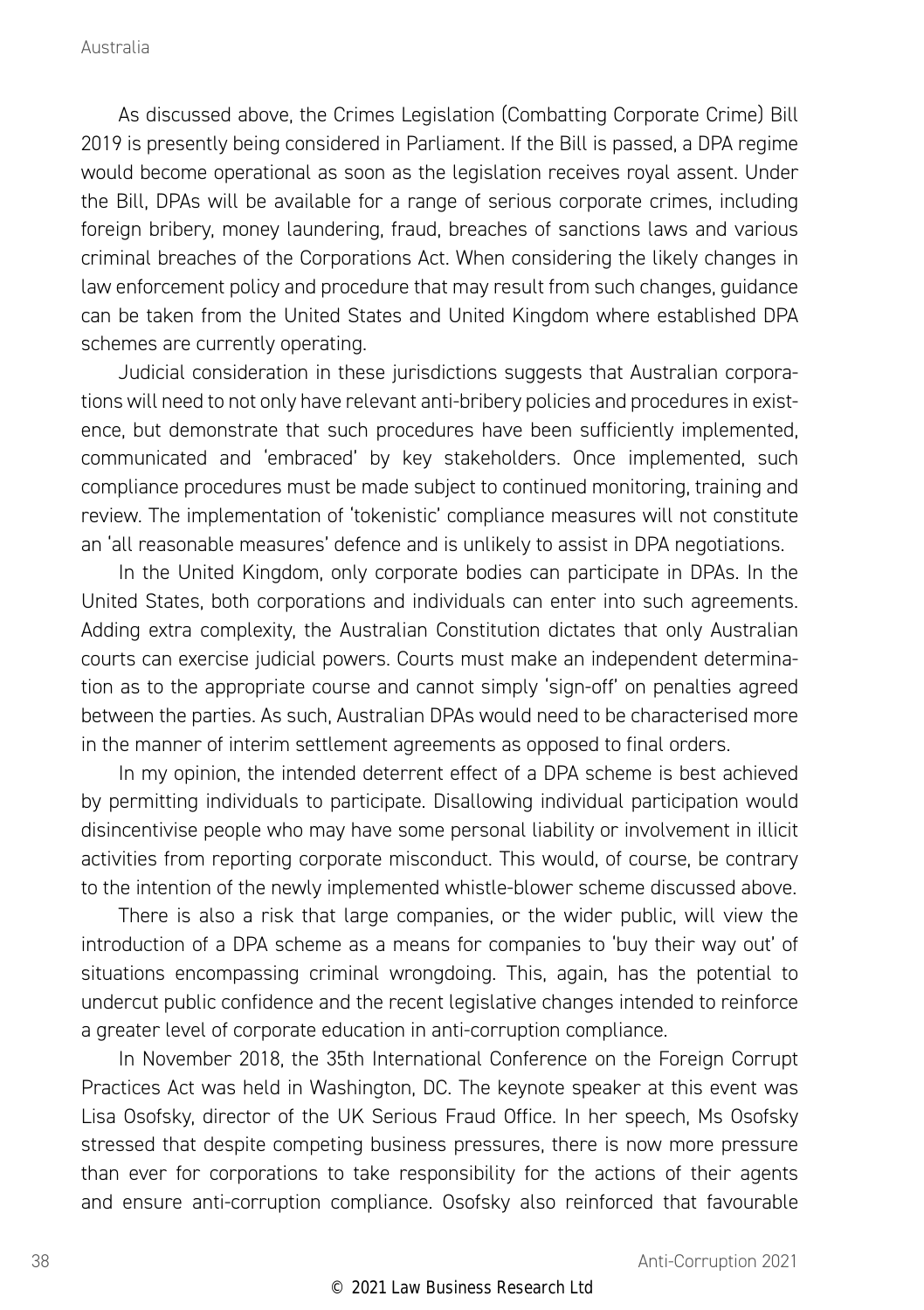

dispositions, such as DPAs, will not be available to corporations who do not have sufficient compliance systems in place. When considering recent changes relative to offences such as foreign bribery in Australia, it can be inferred that a similar position will be adopted by Australian law enforcement and prosecution authorities.

Further guidance on compliance and interaction with the day-to-day running of business can be taken from the joint guidelines release by the AFP and CDPP. The guideline was prepared specifically in relation to self-reporting for foreign bribery and other related offences.

The joint guidelines provide a useful insight into the factors the CDPP will consider in deciding whether to commence a prosecution against a company who self-reports wrongdoing involving bribery or corruption. Factors include the following.

- The fact that the corporation has self-reported the conduct, as well as the quality and timeliness of that self-report (with the burden being on the corporation to demonstrate timeliness).
- The extent to which the corporation is willing to, and does, cooperate with any investigation of the conduct by the AFP and any subsequent prosecution commenced by the CDPP against others in relation to the conduct.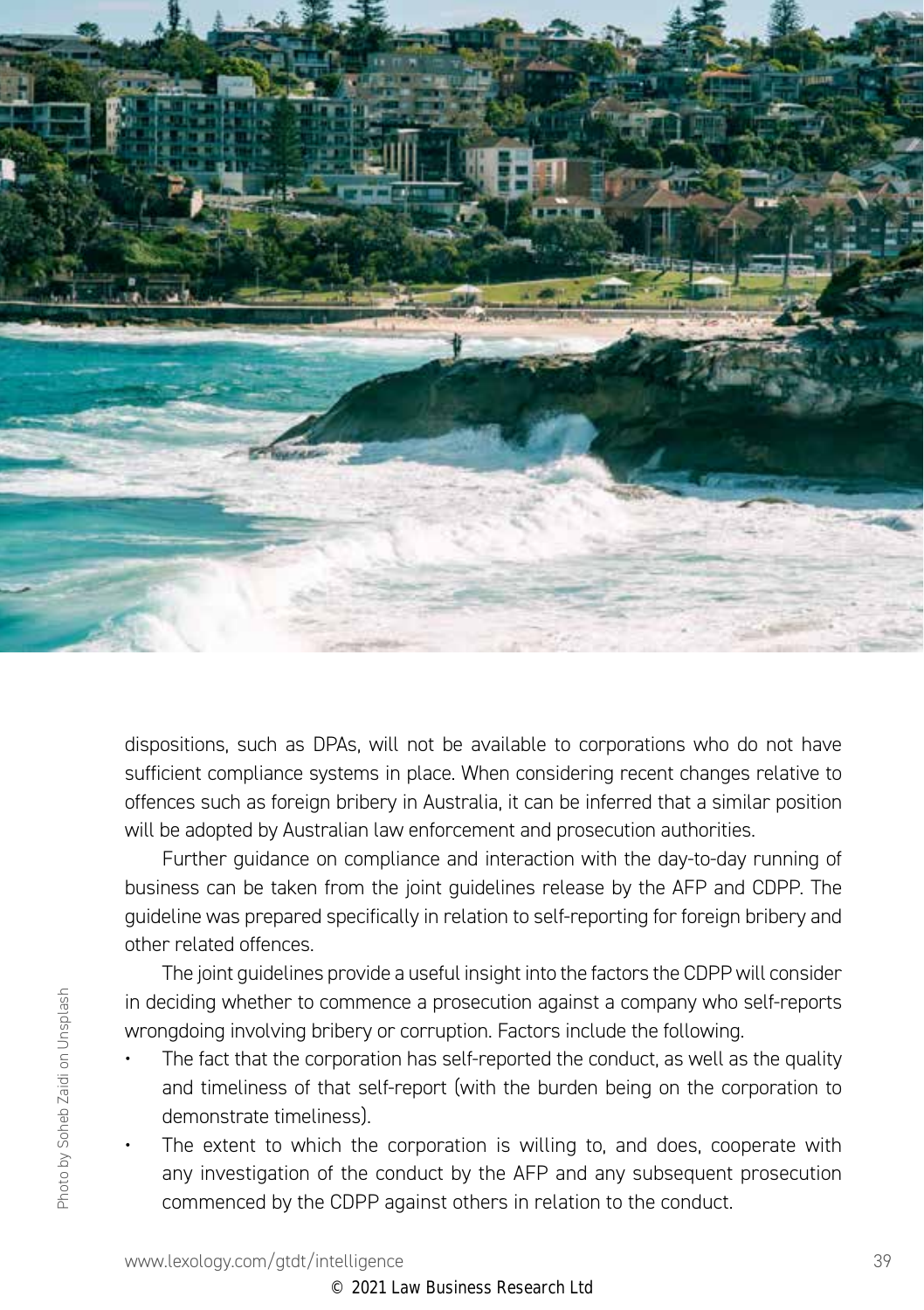

- Whether the corporation or related bodies corporate have a history of similar misconduct, including any prior criminal, civil and regulatory enforcement action or prior warning by law enforcement or regulatory bodies.
- Whether the corporation had an appropriate governance framework in place to mitigate the risk of bribery (including specific anti-corruption policies and processes) and the extent to which there was a culture of compliance with that framework.
- Whether the alleged offending involved, or was expressly, tacitly or impliedly authorised or permitted by, any members of the board or other high managerial agents of the corporation, and if so, how many.
- Whether the corporation has taken steps to avoid a recurrence of the alleged offending; for example, by dismissing culpable individuals and improving governance processes.
- If the corporation has taken steps to redress any harm caused by the offending; for example, by compensating victims; the fact of that action.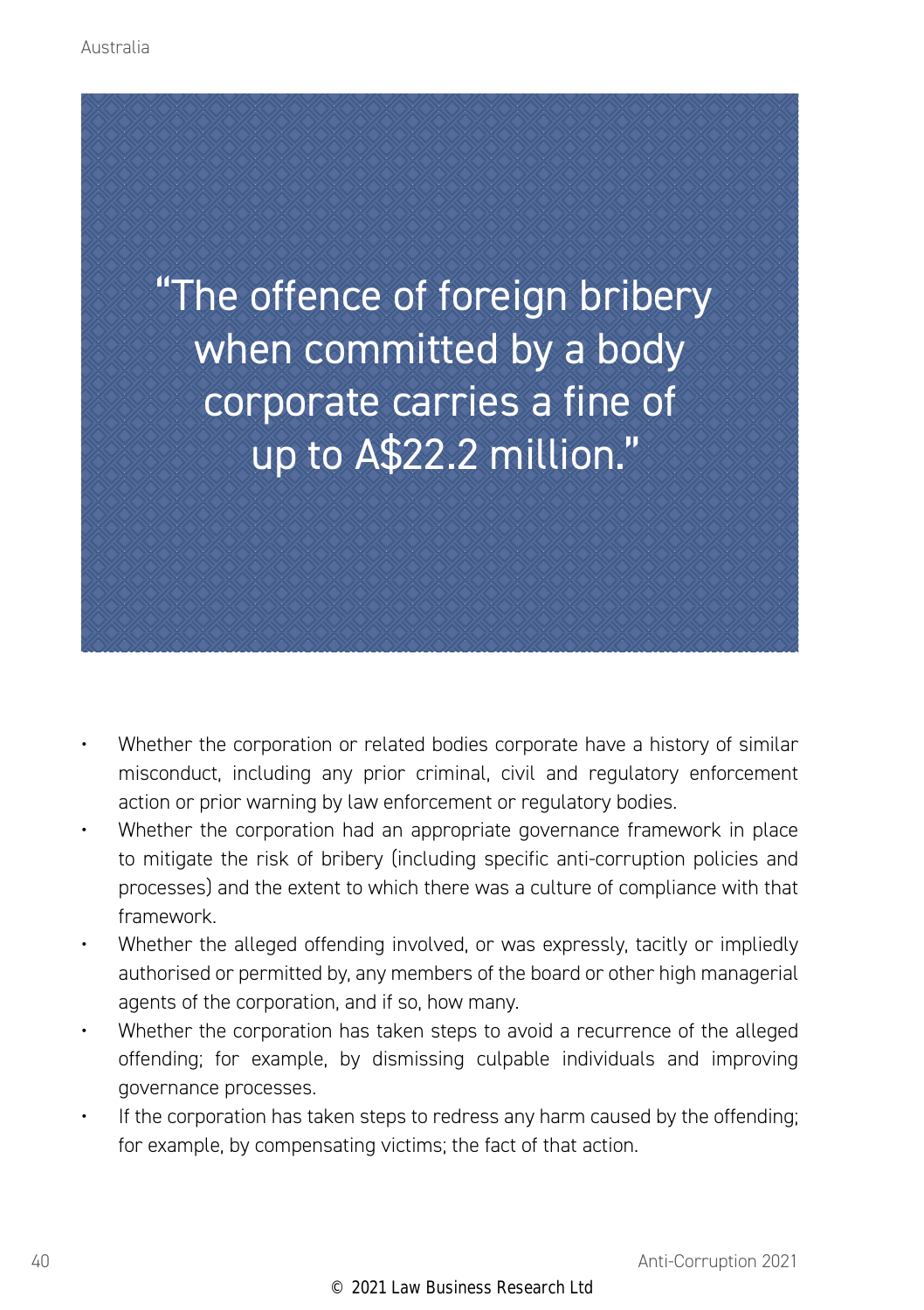- Whether the corporation has self-reported related offending in another jurisdiction and complied with any penalties or orders imposed by that jurisdiction and the nature of those penalties or orders.
- Whether the collateral consequences of any court-imposed penalty are likely to be disproportionate to the gravamen of the alleged offending by the corporation.

It can be assumed that comparable factors would be considered upon the introduction of a formal DPA scheme in Australia. Again, the need for companies to have an appropriate governance framework in place to mitigate the risk of bribery is vital if companies are to avoid liability. Such policies lower the risk of criminal wrongdoing taking place in the first instance, but also serve to protect the company from liability of the basis of an 'adequate procedures' defence.

The penalties for bribery and corruption offences can be severe. The offence of foreign bribery when committed by a body corporate carries a fine of up to A\$22.2 million. Alternatively, if the court can determine the value of the benefit that the company obtained and that benefit is reasonably attributable to the offending conduct, the company can be fined three times the value of that benefit. If the value of the benefit cannot be determined, a penalty of 10 per cent of the annual turnover of the company can alternatively be imposed. Given the potential for such significant penalties to be enforced, it is not just ethically appropriate for companies to ensure anti-corruption compliance – it is also fiscally responsible practice.

 $4$  Have you seen evidence of increasing cooperation by the enforcement authorities in your jurisdiction with authorities in other countries? If so, how has that affected the implementation or outcomes of their investigations?

There has undoubtedly been a significant increase in recent years in law enforcement cooperation on both a national and international level. The rise of globalisation has caused a complete reinvention of the means that law enforcement agencies operate to tackle serious offences including bribery and corruption. Australian agencies are increasingly and commonly involved in cross-border investigations specifically implemented to combat crimes committed by corporations and individuals who engage in transnational commerce, including e-commerce. The strategic shift from 'as necessary' international collaborative operations towards proactive inter-agency action groups is consistent with the position set out in the 2017 Australian Foreign Policy White Paper (the White Paper). The White Paper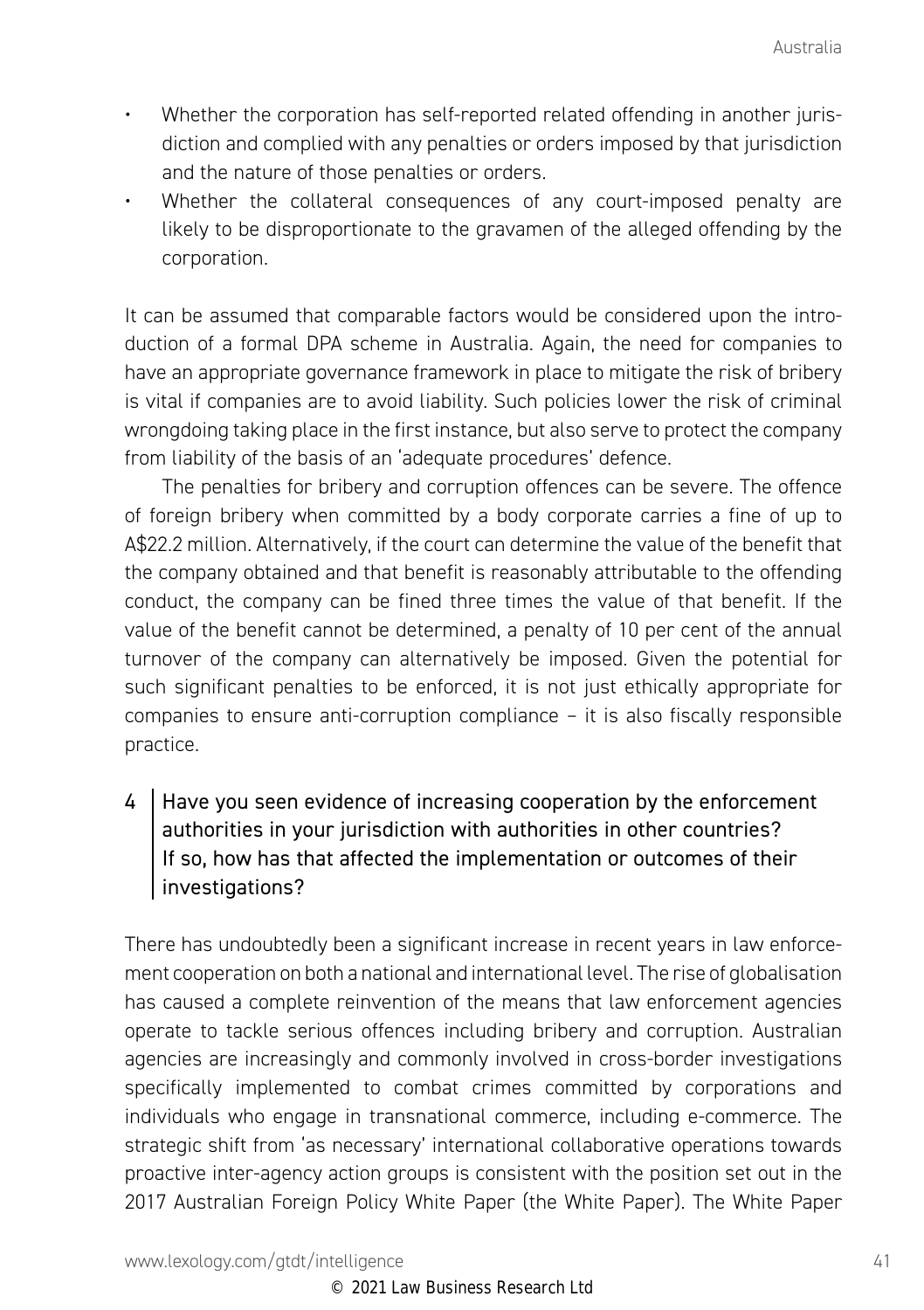expressly recognises the increased extraterritorial dimension of contemporary criminal practice and the fact that globalisation and technology impact not only legitimate business practice but also the means by which criminal syndicates and enterprises operate.

The December 2018 launch of the National Strategy to Fight Transnational, Serious and Organised Crime is consistent with the governmental observations set out in the White Paper and aims to develop existing Australian law enforcement agencies onshore and abroad, as well as increasing overall inter-agency collaboration. This is further evidence of an increased strategic emphasis on increased cooperation by enforcement authorities.

Anecdotally, I have observed a far greater prevalence in inter-agency cooperation in recent years and a comparable shift in the approach adopted by Australian and foreign law enforcement bodies in investigating serious crime including bribery and corruption. Evidence is gathered internationally by law enforcement bodies for domestic use on a far greater scale than ever before. This is evident not just in relation to Australian investigations but also by way of observable encroachment by foreign agencies who investigate persons residing in Australia.

Australian law enforcement agencies operate within formalised and specialised international task forces. In addition to our UN and OECD obligations, Australia operates as a member of the International Foreign Bribery Task Force, the G20 Anti-Corruption Working Group and the Asia-Pacific Economic Cooperation Anti-Corruption and Transparency Experts Taskforce.

Memorandums of understanding (MOUs) set out the framework for collaboration between Australian agencies and foreign partners. For example, an MOU is presently in place between the AFP and Federal Bureau of Investigation that focuses on collaboration between the two entities in addressing terrorism, illicit drugs, money laundering, illegal firearms trafficking, identity crime, cybercrime and transnational economic crime by way of exchange of intelligence, resources and technical and forensic capabilities. In addition to informal agreements and MOUs, Australia's system of mutual legal assistance with foreign states is governed by the Mutual Assistance in Criminal Matters Act 1987. The mutual assistance scheme provides an express diplomatic channel by which international law enforcement partner agencies may request the assistance of the Australian government and Australian law enforcement agencies.

The agreements are generally bilateral, meaning Australian authorities can request comparable assistance from foreign law enforcement counterparts. Requests for assistance include the exercise of powers of search and seizure and the taking of evidence in the form of oral evidence or written statements. All assistance provided must be in accordance with domestic laws and contracting member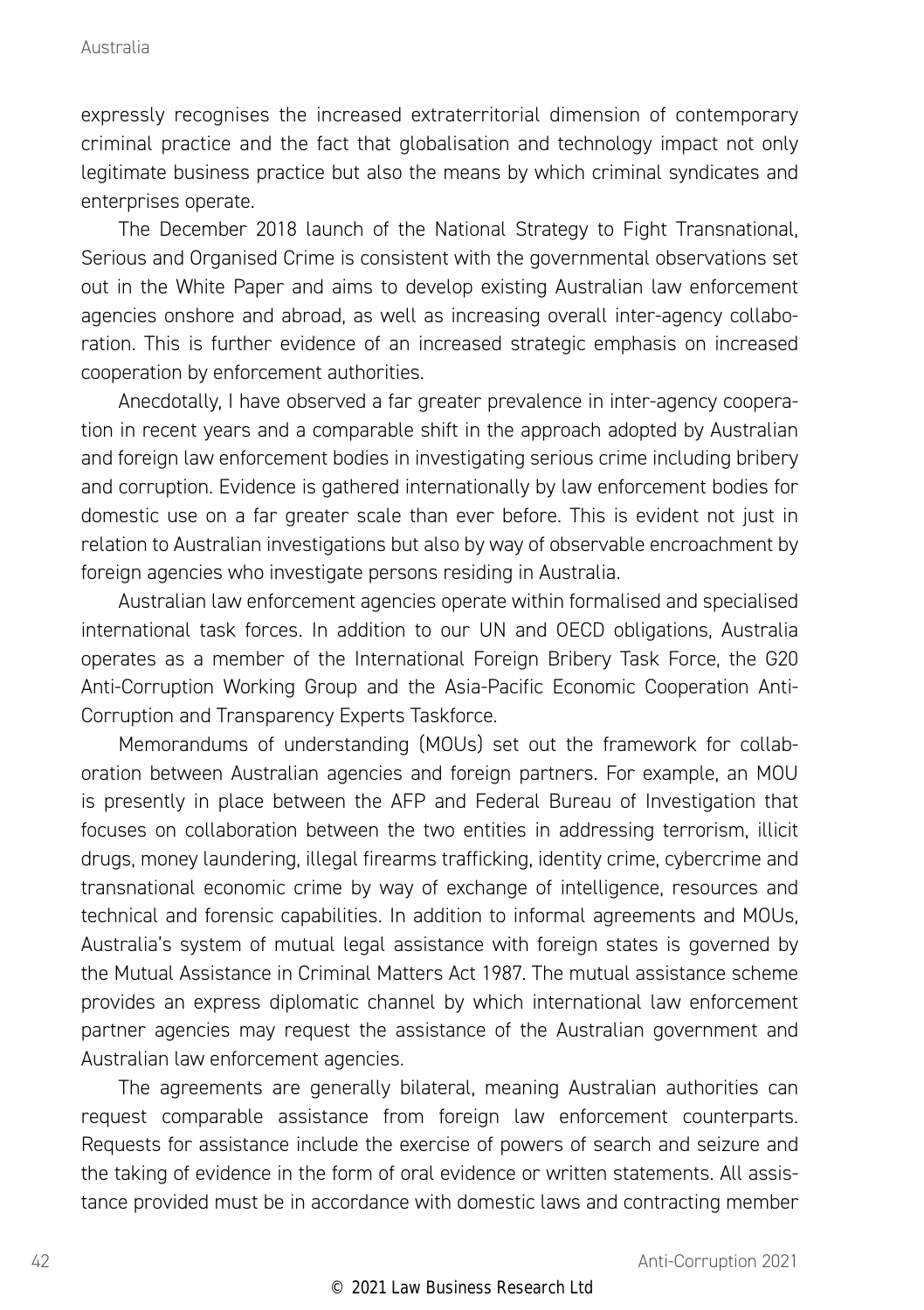

states have the ability to refuse requests for assistance. When perpetrators of bribery or corruption offences attempt to abscond or evade prosecution by leaving the jurisdiction, Australian law enforcement agencies collaborate with global law enforcement and intelligence partners such as Interpol to locate and detain wanted persons. Wanted persons may be liable for extradition or return to Australia upon the request of Australian law enforcement agencies. Laws that govern extradition operate at both the domestic and international level. At the international level, extradition of Australia residents is governed by the Extradition Act 1988 (Cth).

Given the serious nature and penalties associated with Commonwealth corruption and bribery offences, extradition requests represent a means by which Australian law enforcement can compel the return to the jurisdiction of fugitives wanted for prosecution.

Such investigative and enforcement tools, as well as an increase in international cooperation, have had an observable impact on the investigation and prosecution of bribery and corruption offences. The 2019 OECD follow-up report on Australia also indicated that eight foreign bribery and corruption matters are presently subject to investigation, involving 31 persons of interest. Investigations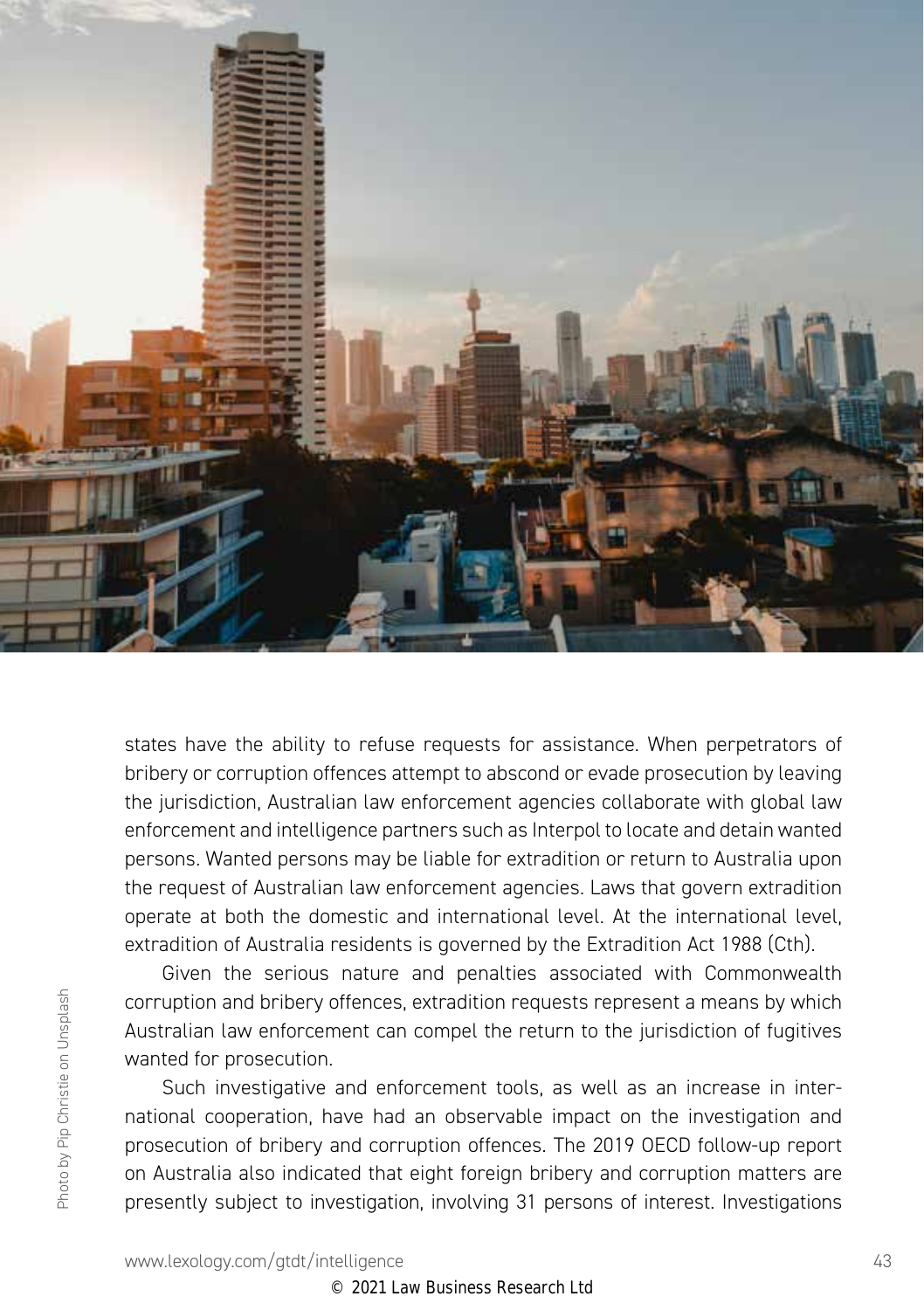

and prosecutions in this area are increasing and this trend will continue in the foreseeable future.

5 Have you seen any recent changes in how the enforcement authorities handle the potential culpability of individuals versus the treatment of corporate entities? How has this affected your advice to compliance professionals managing corruption risks?

Most importantly, companies need to be aware that they can be found liable for the actions of their employees and any other individual or entity deemed to be acting as an agent of the company. As with individuals, companies are prosecuted and sentenced in accordance with the provisions contained in the Crimes Act 1914 (Cth).

It is also expected that Australia's existing corporate liability regime will soon be subject to change. In April 2020, the Australia Law Reform Commission (ALRC) published a report reviewing existing statutory provisions and other mechanisms for attributing criminal liability to companies in Australia. The ALRC made the following recommendations: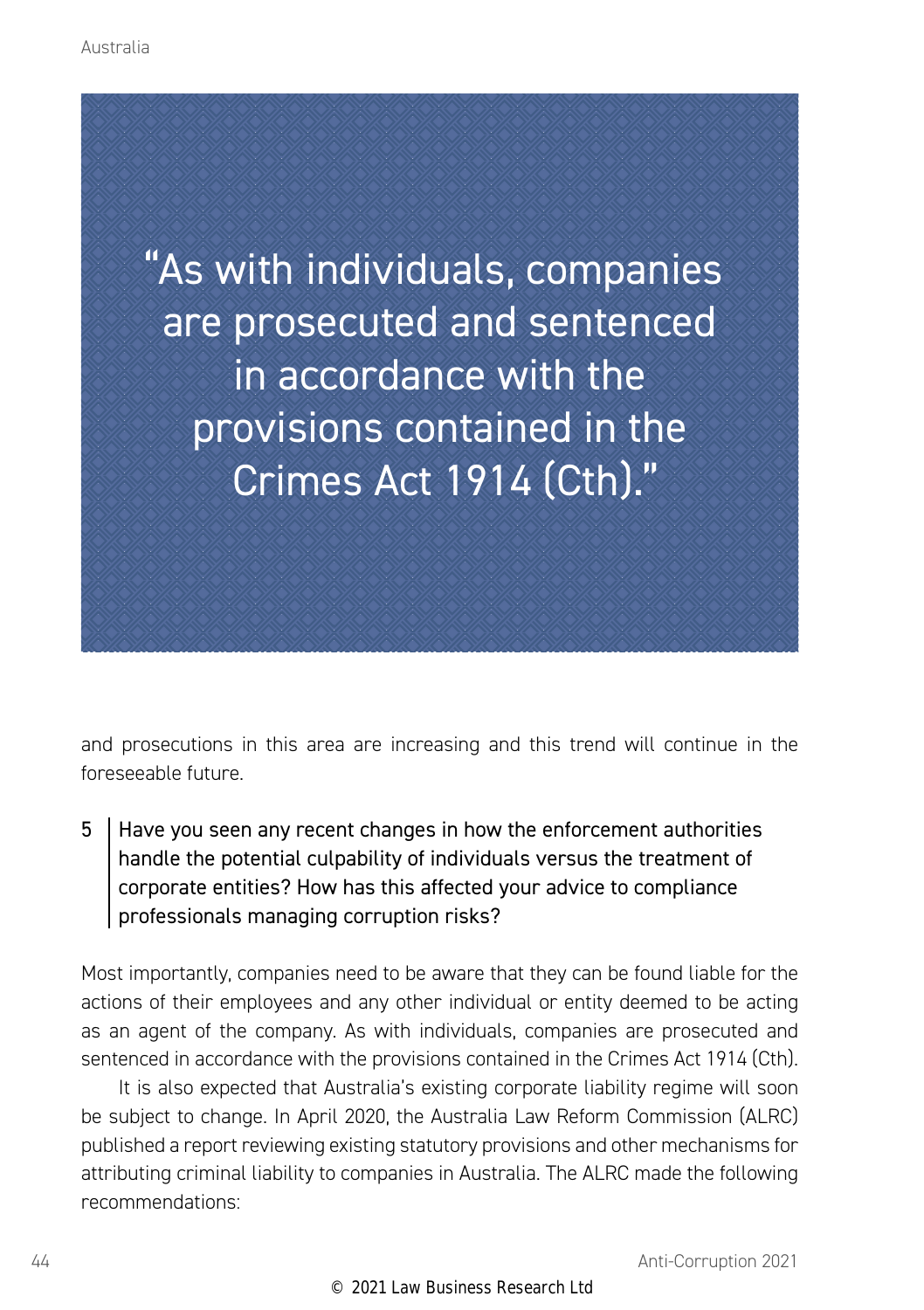- Under current legislation, authorisation of the commission of an offence can be established by proving that a 'high managerial agent of the body corporate' authorised the offence. The ALRC recommended that 'high managerial agent of the body corporate' be changed to an 'officer, employee or agent of the body corporate'.
- Under current legislation, it is a defence to the above if the body corporate proves that it exercised due diligence to prevent the criminal conduct or its authorisation. The ALRC recommends amending the defence of due diligence to one where the body corporate must prove it took 'reasonable precautions'.

With regard to treatment, in my experience it is a common strategic decision for investigative bodies to prosecute companies in the first instance, prior to pursuing the individuals involved. Corporate bodies often provide a higher level of assistance and cooperation when compared to investigated individuals. One explanation for this is the greater degree of financial motivation for companies to restrict reputational damage and mitigate the potential penalty on sentence. For individuals whose liberty is ultimately at stake, assistance is often less forthcoming unless the prosecution case is demonstrably strong.

For enforcement and prosecuting authorities, a cooperating target corporation can represent a significant investigative advantage. Corporate cooperation with authorities can assist in securing further prosecutions of individuals operating within the company's corporate structure. A cooperating target company means searches can be performed by law enforcement without the need for investigative tools such as warrants and subpoenas. Companies may facilitate employee interviews or help address investigative inquiries in relation to internal practices. Further, a company may waive privilege, allowing access to documents that would otherwise be unavailable to the investigating body.

As will be discussed, legislative changes will place an increased investigative emphasis on examining whether companies have facilitated a 'culture of compliance' hostile to bribery or comparable corrupt practices. Corporate practice in the area of anti-corruption and bribery will be placed under greater scrutiny than ever before. As such, my advice is twofold. First, compliance professionals must ensure that comprehensive and robust anti-corruption and bribery policies and procedures are introduced, maintained and reviewed at regular intervals. Second, such internal controls should be implemented without exception in relation to not just a company's direct employees but also to contractors, intermediaries, agents and business partners operating in Australia or overseas.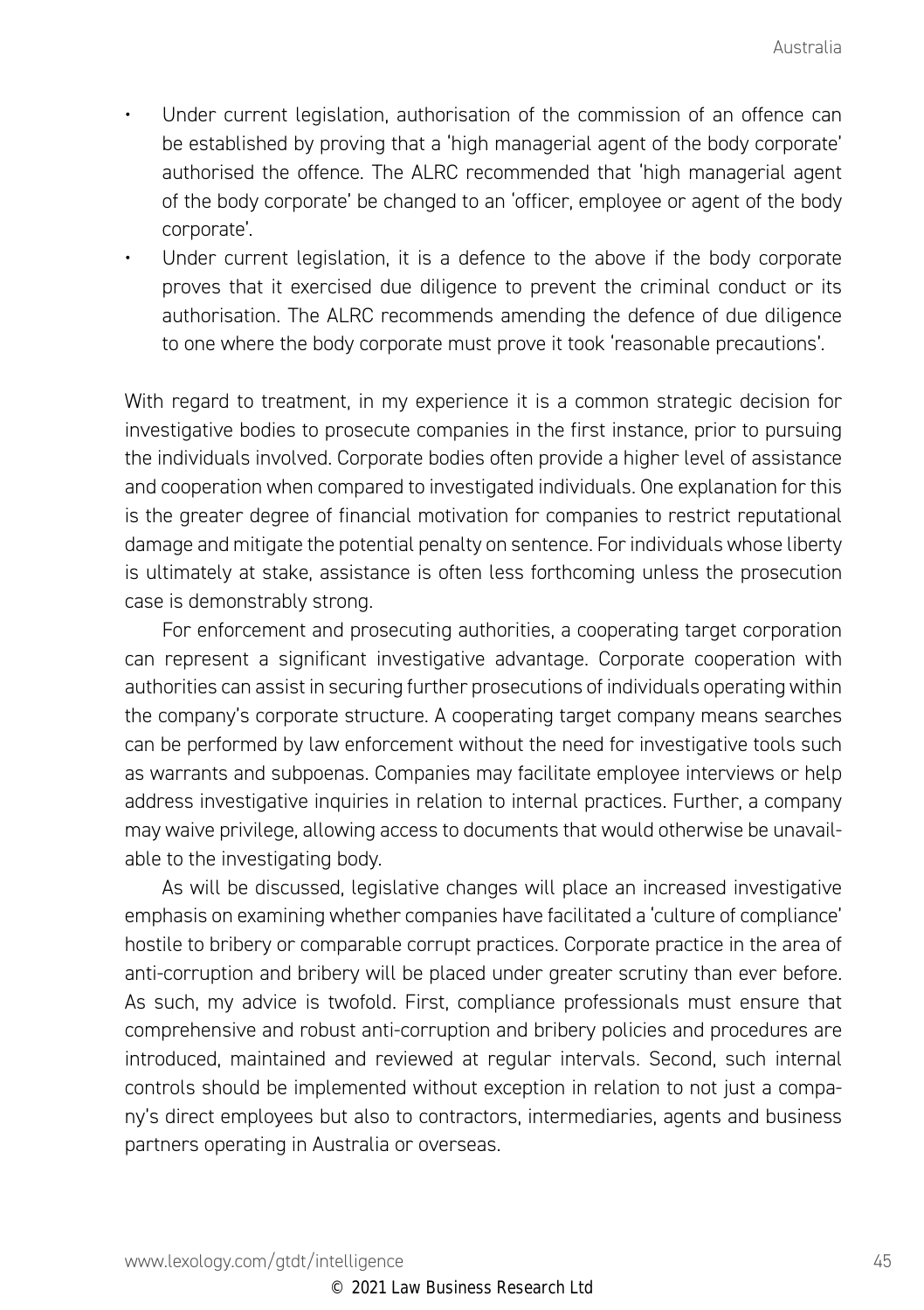#### $6$  Has there been any new quidance from enforcement authorities in your jurisdiction regarding how they assess the effectiveness of corporate anticorruption compliance programmes?

The Attorney General's public consultation paper, relating to the proposed amendments to the foreign bribery offence provision, proposed that the relevant government minister would be required to publish guidance on the practical steps companies are expected to take to prevent their employees, agents and contractors from engaging in foreign bribery and comparable corrupt practices. As we await the introduction of this legislation, the Australian Trade and Investments Commission (Austrade) has published the *Anti-Bribery & Corruption (ABC): A Guide for Australians Doing Business Offshore*. This framework represents the most comprehensive governmental compliance guideline presently available. No comparable guideline has been published by Australian law enforcement authorities to date.

The 12 steps to anti-bribery and corruption compliance detailed in the guideline document are:

- commitment from the top;
- design a programme;
- oversee the programme;
- draft your ABC policy:
- develop detailed policies and processes;
- apply your programme to business partners;
- have internal controls and keep records:
- communication and training;
- incentivise ethical behaviour:
- seek quidance, detect and report;
- address violations; and
- review.

Austrade has also published a guide relating to the assessment of programme effectiveness titled *Austrade Guide to the Meaning of Adequate Procedures*. Drawing heavily on prior judicial consideration of the meaning of adequate compliance procedures in the United States and United Kingdom, the report identifies the following factors relevant to the determination as to whether a company has taken sufficient steps to prevent the commission of a bribery offence. These factors are listed as:

- a 'culture of compliance' and genuine engagement with anti-bribery obligations;
- quality of policies and training;
- dedicating a role to focus on compliance with anti-bribery obligations;
- record-keeping;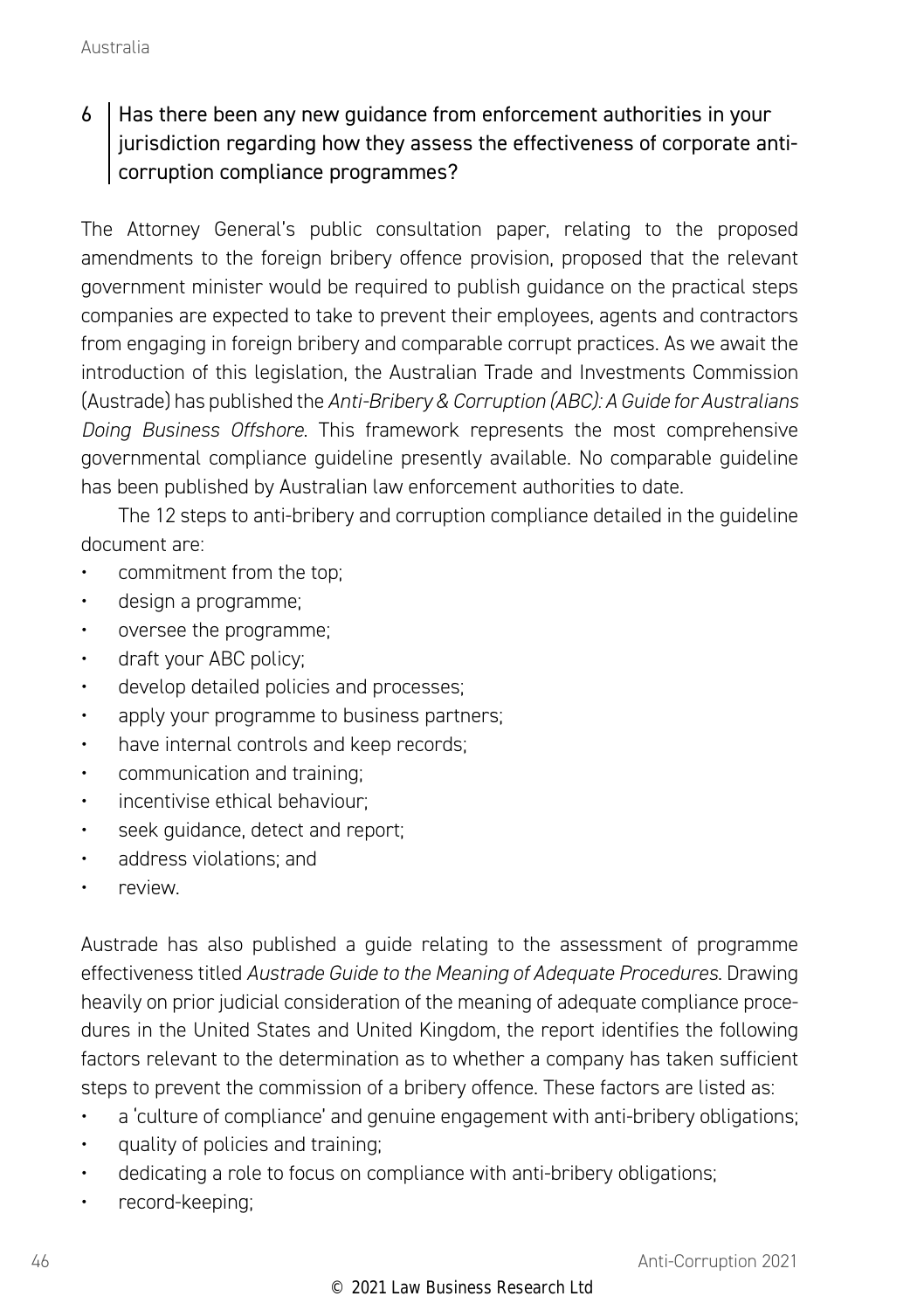

- recognition of higher risks in some jurisdictions;
- monitoring of subsidiaries; and
- independent evaluations.
- $7$  How have developments in laws governing data privacy in your jurisdiction affected companies' abilities to investigate and deter potential corrupt activities or cooperate with government inquiries?

In Australia, unauthorised access to computer systems is criminalised by both state and federal legislation, although access to employee work systems is commonly provided for in employee contracts of employment. Similarly, a company subject to a government agency inquiry can generally direct its employees to cooperate in an investigation. All officers and employees should subsequently seek independent legal advice on potential personal criminal or civil liability. While a company cannot compel an employee to cooperate in an external investigation, failure on the part of an employee to cooperate, including providing access to work-related data, may represent a breach of their employment contract in certain circumstances.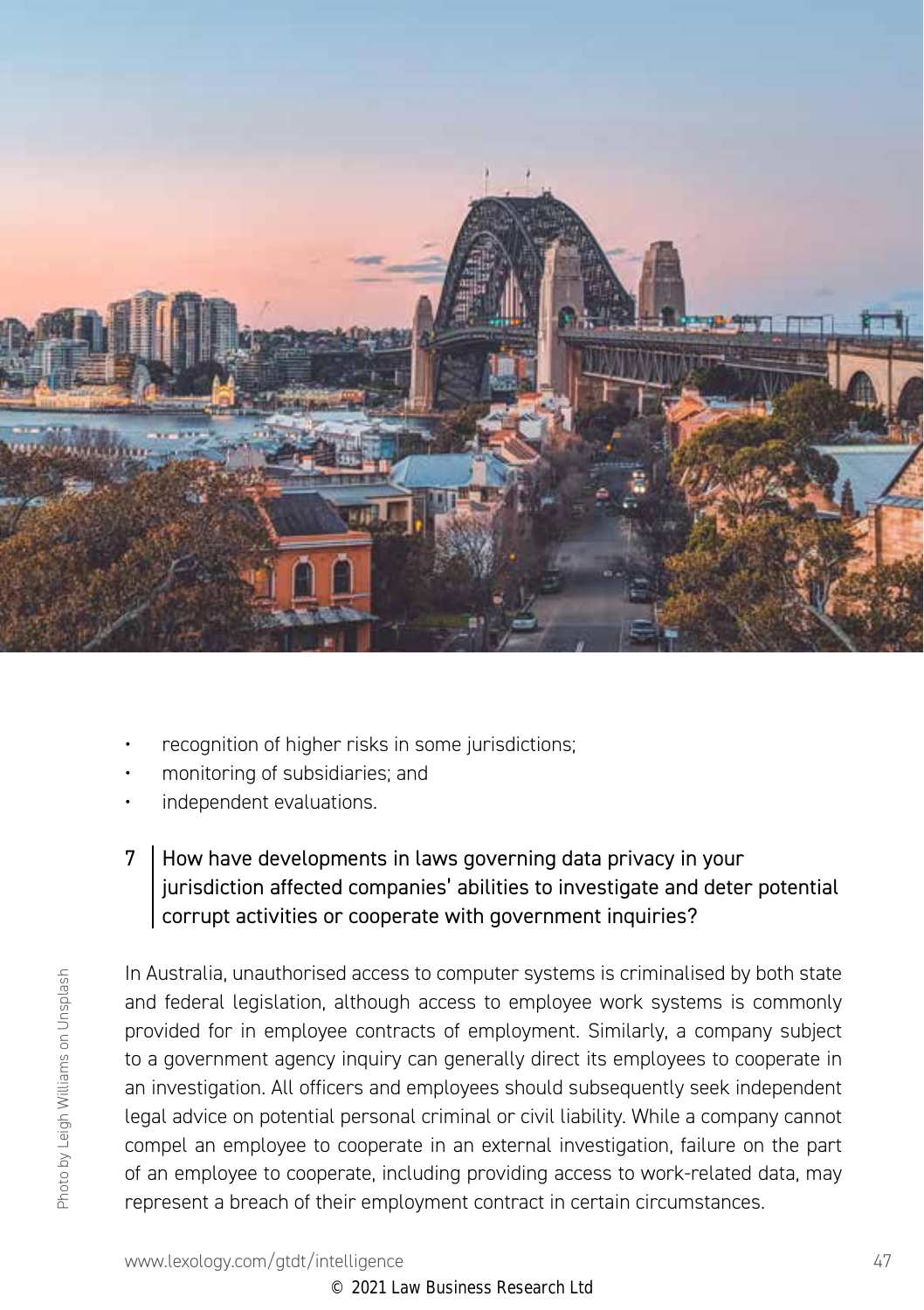Australia

The Workplace Surveillance Act 2005 (NSW) (and uniform legislation in all other Australian states and territories) restricts the use of both overt and covert forms of surveillance of an employee by employers and other members of the public. Surveillance can include computer surveillance in instances where corruptionorientated offences are suspected. Significant penalties are imposed for breaches of the act, including imprisonment.

Conversely, the Australian Securities and Investments Commission, the Australian Competition and Consumer Commission and the Australian Taxation Office all have, in some form, compulsory powers that can require individuals and companies to produce documents and information. Upon the valid issuance of a notice to produce by an empowered agency, there is no privilege against self-incrimination and failure to comply with the terms of the notice may represent an offence in itself. While the AFP has no comparable powers of compulsory production, it commonly operates as part of joint-agency investigations with the above bodies.

Powers to compel production of documents are not limited or eroded by Australian data protection or privacy laws, although requesting agencies have the obligation to protect personal and confidential information upon receipt. A number of well-established legal investigatory powers are deployed by law enforcement authorities during anti-bribery and corruption investigations. These powers can include the issuing of search warrants and the seizure of IT equipment for forensic analysis and decryption.

Section 3LA of the Crimes Act 1914 (Cth) also provides law enforcement authorities a mechanism by which a person must provide information or assistance that is reasonable and necessary to allow a constable to access data held in, or accessible from, a computer or data storage device that is on warrant premises or that has been moved to a place for examination. In the event that material produced is later relied upon in court, redactions can be sought to protect the release of certain personal information.

Dennis Miralis dm@ngm.com.au Nyman Gibson Miralis Sydney www.ngm.com.au

48 Anti-Corruption 2021

© 2021 Law Business Research Ltd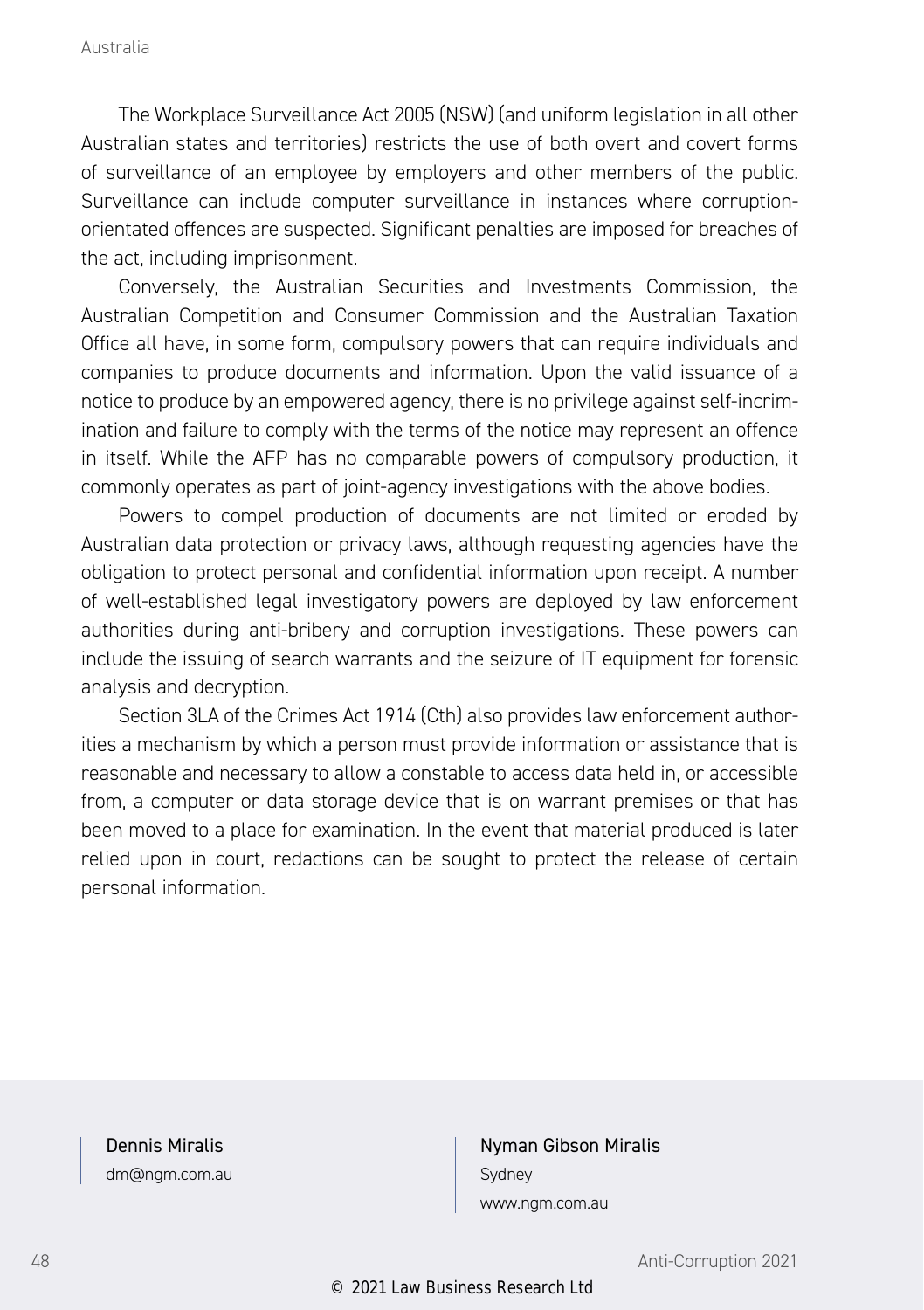### **The Inside Track**

What are the critical abilities or experience for an adviser in the anticorruption area in your jurisdiction?

It is necessary that advisers and legal representatives be aware of the evolving law enforcement landscape in which the individual or target company operates. Specific knowledge and experience dealing with mutual legal assistance requests, Interpol notices and compulsory examinations is increasingly necessary. An in-depth understanding of traditional investigative practices is also essential to protect the interests of individuals and corporations subject to investigation.

#### What issues in your jurisdiction make advising on anti-corruption compliance challenging or unique?

Many jurisdictions within the Asia-Pacific region have significant anti-corruption vulnerabilities. These vulnerabilities were evidenced in the recently published 'Note Printing and Securency International Prosecutions'. Australia is presently investing unprecedented resources and implementing significant law reform measures in an effort to combat domestic vulnerabilities to corruption as well as vulnerabilities evident in neighbouring jurisdictions. The use of unprecedented coercive powers by Australian law enforcement bodies in investigation of serious offences, and the subsequent flow-on effects relevant to a suspect's right to silence in criminal proceedings, is also an ever-expanding issue in corporate investigations.

#### What have been the most interesting or challenging anti-corruption matters you have handled recently?

Recently, our firm advised in proceedings where our client was investigated for significant allegations of bribery and corruption leading to a trial and conviction in a state in the Asia-Pacific region. We were tasked with assessing whether the criminal trial process that was undertaken accorded with generally accepted international standards of fair trials and human rights. In this particular case, as the country had recently suspended its democratic institutions under national emergency laws, aspects of the manner in which the investigation and prosecution of the offender were undertaken involved identifiable shortcomings and potential breaches. Such cases are extremely challenging and raise complex questions of local criminal law and international human rights law. The matter is still before the courts as an appeal.